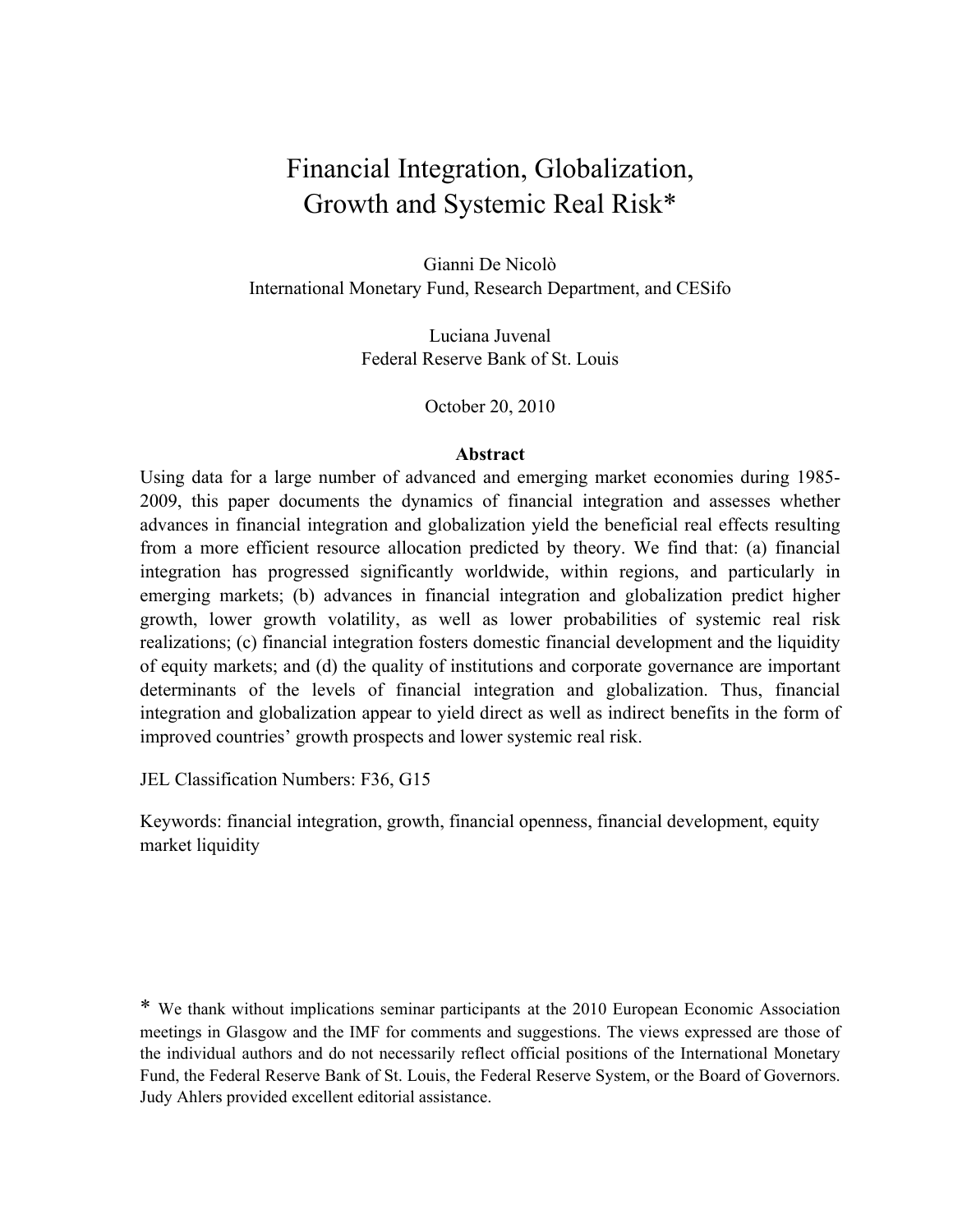## **I. INTRODUCTION**

This paper presents an empirical assessment of whether advances in financial integration and globalization are likely to produce the beneficial *real* effects resulting from a more efficient resource allocation predicted by theory. The vast empirical literature surveyed by Kose, Prasad, Rogoff and Wei (2009) seems to offer contrasting results regarding the benefits and potential costs of "financial globalization". Yet, the term "financial globalization" is often used as a synonym of financial openness, and financial openness is equated to financial integration. But financial integration—defined by standard finance theory as equality of discount factors used to price traded assets—is different from financial openness, and this distinction, as we will show, has implications for measurement.

Our main contribution to the literature is threefold. First, we document advances in financial integration worldwide as convergence of equity premiums. Second, we introduce novel measures of financial integration and globalization, and test their predictive power on measures of growth opportunities that factor in uncertainty about growth prospects, as well as on both growth and growth volatility. Second, we assess the predictive power of financial integration and globalization on measures of systemic real risk that proxy the probability of a severe decline in real activity.

We begin our analysis by documenting the dynamics of financial integration. Following Adjaouté and Danthine (2004), we measure advances in financial integration by declines in the dispersion of equity premiums across countries. Such declines capture increased closeness of countries' discount factors (or pricing kernels) in equity markets, and reduced differentials in the cost of equity capital. By positing a simple statistical model for equity premiums, we use monthly data for a set of 52 advanced and emerging markets economies in the period 1985M1-2009M4 (which includes data of the 2007-2008 financial crisis) to test cross-country convergence of the mean and volatility of equity premiums globally and by region, with a methodology akin to that used in the growth literature. We find strong evidence of advances in financial integration in the form of a declining trend in the cross-country dispersion of equity premiums worldwide, with such advances being primarily—but not exclusively—driven by advances of financial integration in emerging markets countries.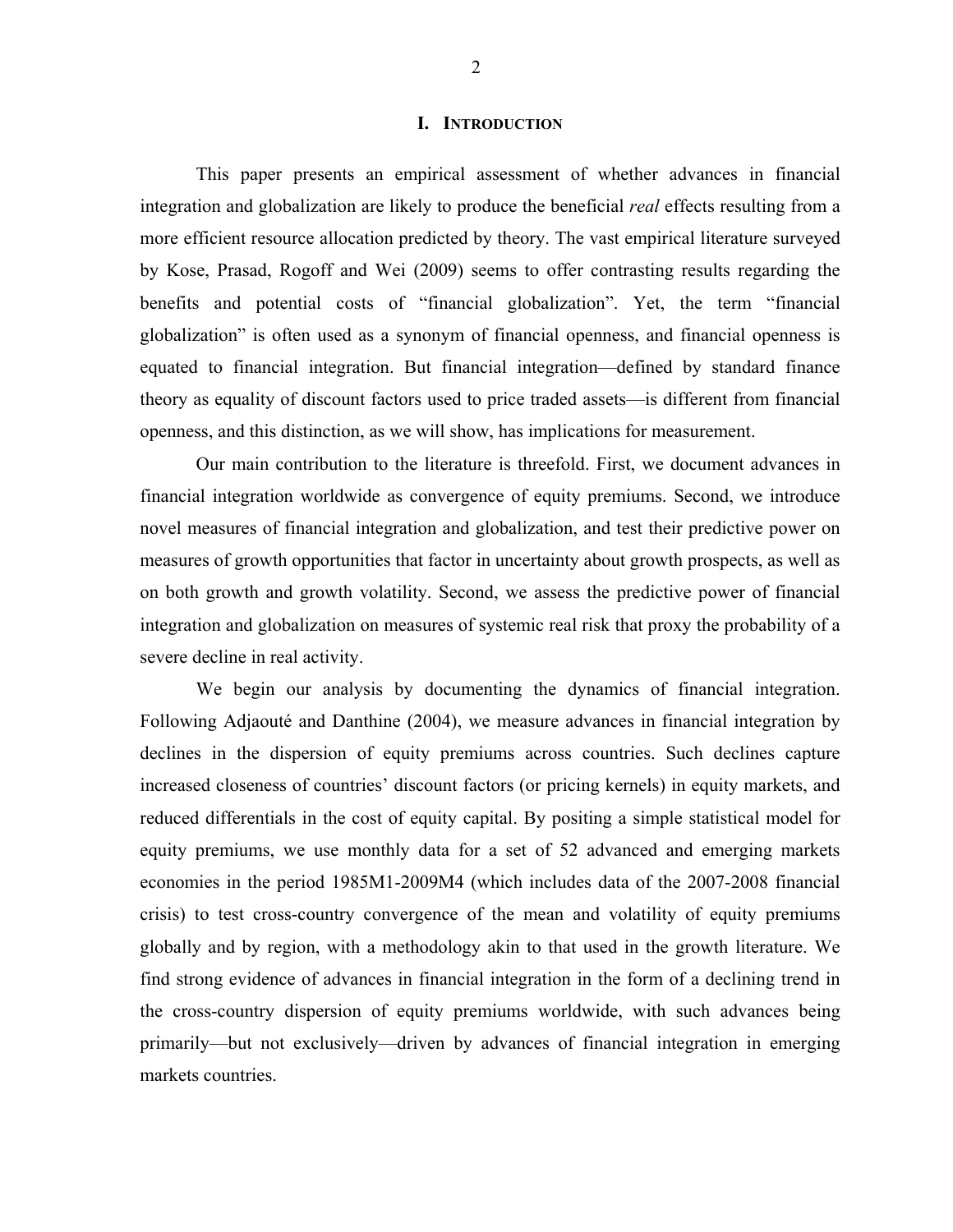We then turn to the real effects of financial integration and globalization. To this end, we use a novel measure of the level of financial integration consistent with standard finance theory, and a measure of growth opportunities standardized by a proxy measure of uncertainty of growth prospects. We term this latter measure "risk-adjusted" growth opportunities.

The level of financial integration is given by a *distance* measure of a country's equity premium from the group average at each date. The smaller this distance, the smaller is the difference of a country's discount factor from that of a group average. Thus, this measure captures financial integration of a country *relative* to a reference group. The advantages of our measure are three: it is theory-based, it is simple, and it does not require deriving absolute full-integration or perfect-segmentation benchmarks.<sup>1</sup>

Our measure of risk-adjusted growth opportunities is a Sharpe ratio-type measure of market price-to-earnings (PE) ratios relative to the world PE ratio. This complements the measure of growth opportunities introduced by Bekaert, Harvey, Lundblad, and Siegel (2007) (BHLS henceforth) which do not account for PE ratio volatility. Using yearly data for the sample already mentioned, we find that risk-adjusted growth opportunities strongly and robustly predict growth for both advanced economies and emerging markets.

We then proceed to test whether financial integration predicts risk-adjusted growth opportunities, as well as the converse, both at the global and regional levels, using monthly frequency data. We find that advances in financial integration robustly and significantly predict better countries' risk-adjusted growth opportunities, while risk-adjusted growth opportunities do not necessarily predict advances in financial integration. These results suggest that the benefits of a more efficient allocation of capital prompted by financial integration are significant in generating improvements in growth prospects' expectations.

Yet, the foregoing results concern *expectations* regarding growth prospects, not actual growth. Therefore, we examine the predictive impact of financial integration and globalization on both actual growth and a proxy measure of growth volatility using yearly

<sup>&</sup>lt;sup>1</sup> Earlier application of simplified versions of our measure on specific country groupings are in De Nicolo' and Tiemann (2008) and De Nicolo' and Ivashenko (2008). Our measure can be viewed as complementary to the more complex market segmentation metric recently introduced by Bekaert, Harvey, Lundblad, and Siegel (2009).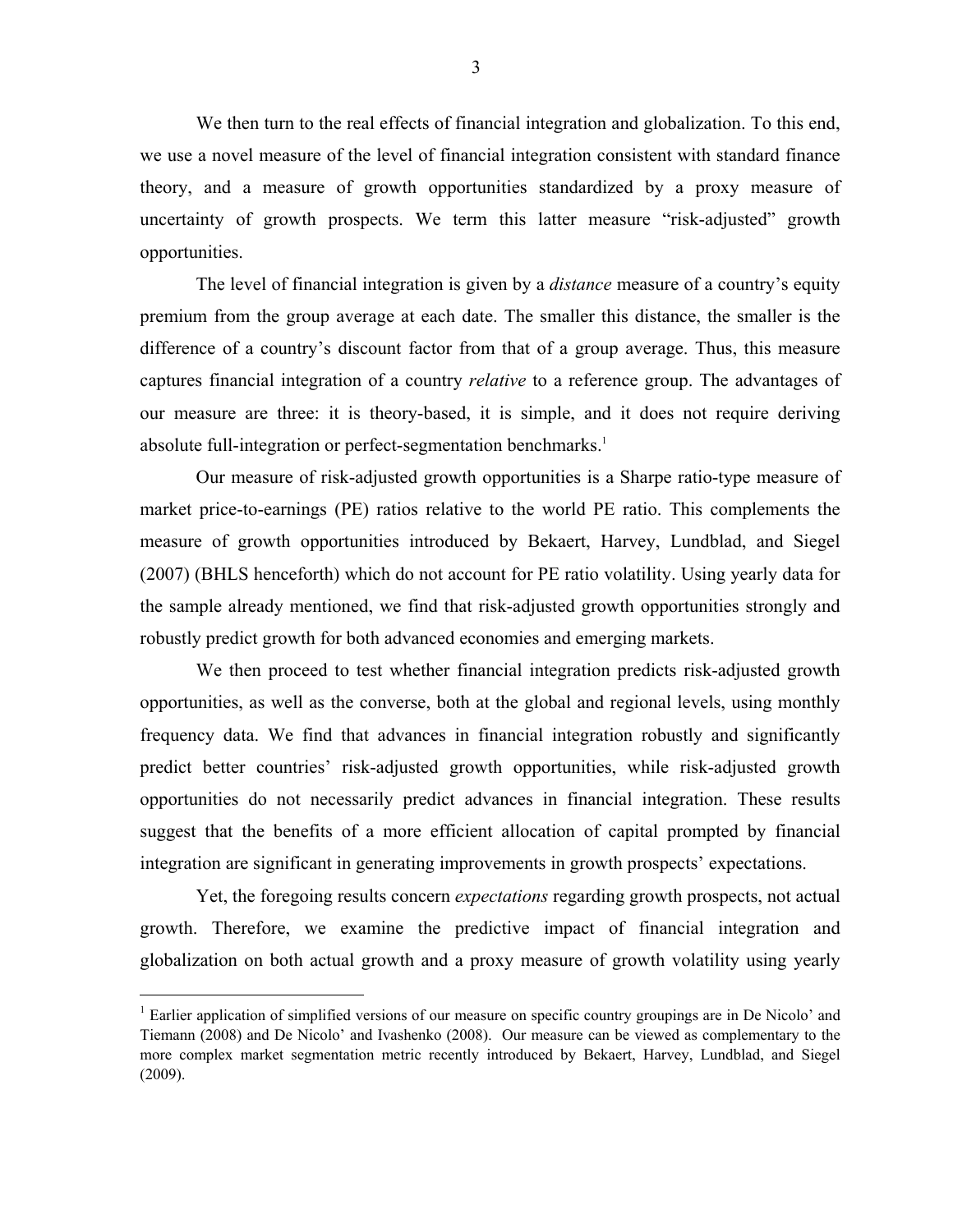data. To our knowledge, no study has examined the *distinct* impact of financial integration and globalization measures on both growth and growth volatility.

Financial globalization is measured by the growth rate of financial openness, defined as the ratio of the sum of external assets and liabilities constructed by Lane and Milesi-Ferretti (2007), standardized by GDP. We test whether advances in *both* financial integration and globalization predict growth and growth volatility. The main finding is that advances in globalization predict higher growth, while advances in integration predict lower growth volatility, and these results are strongest for emerging markets. Thus, advances in integration and globalization appear to foster growth prospects.

The test just described does not fully capture the possible impact of financial integration and globalization on the probability of severe declines in real activity, since growth volatility can reflect both upper and lower tail movements in growth. An assessment of such possible impact is important, since the 2007-2008 financial crisis and the attendant historically sharp drop in real activity has raised the question of whether financial integration and unfettered globalization can be sources of systemic risk (see, e.g. Stiglitz, 2010). To address this question, we test whether there is a significant predictive relationship between financial integration, globalization, and indicators of systemic *real* risk constructed on the basis of estimated left-tail realizations of real growth. We find that higher levels of financial integration and globalization robustly and significantly predict *lower* levels of systemic real risk, and this predictive power is stronger for emerging markets. This evidence is at odds with the view that financial integration and globalization in and of themselves are sources of macroeconomic instability.

Next, we explore three indirect channels through which financial integration may foster growth prospects. We first gauge the extent to which financial integration has a positive impact on globalization, financial development, and market liquidity. We find that financial integration predicts globalization, but the reverse does not hold necessarily. This suggests that the beneficial effects of globalization described in the literature (e.g. Quinn and Toyoda, 2008; Bonfiglioli, 2008; and Bekaert, Harvey, and Lundblad, 2009) may be driven in part by advances in financial integration. Moreover, financial integration predicts both advances in domestic financial development and improvements in equity markets liquidity, but again, the converse does not hold. Thus, financial integration may lead *indirectly* to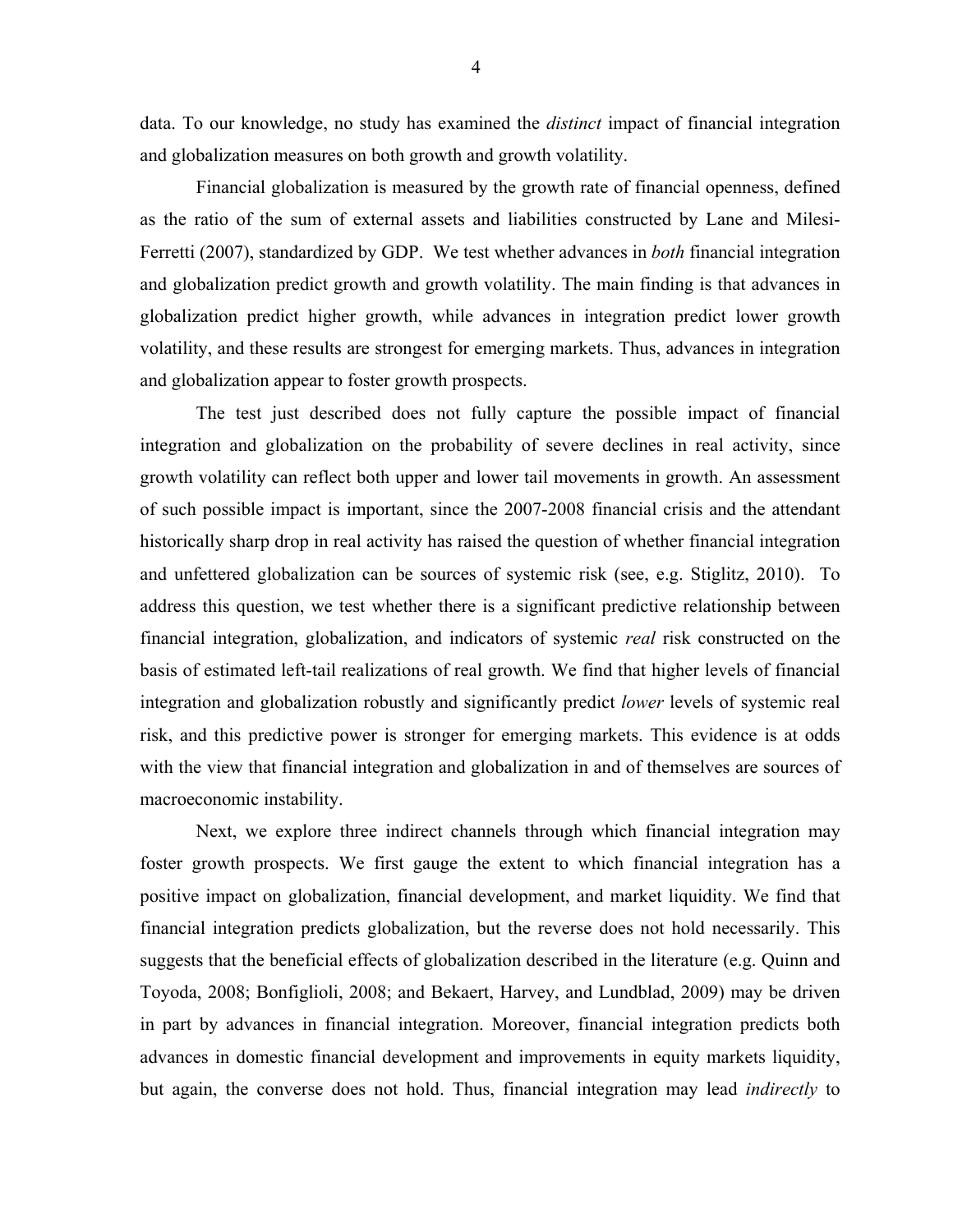improvements in countries' growth prospects through its positive impact on domestic financial development and equity market liquidity.

Finally, we document the relationship between financial integration, globalization and proxy measures of the quality of the institutional environment and corporate governance. Perhaps unsurprisingly, we find that a better quality of institutions and corporate governance are associated with higher levels of financial integration and globalization. However, we also show that their quantitative impact is sizeable, and identify some dimensions of institutional and corporate governance quality that have the strongest quantitative impact on financial integration and globalization.

All in all, our results indicate that financial integration and globalization appear to yield direct as well as indirect *benefits* in the form of enhanced countries' growth prospects, and that there is no evidence of *costs* in terms of macroeconomic instability.

The remainder of the paper consists of five sections. Section II assesses convergence in equity premiums and defines our measure of financial integration. Section III introduces a measure of risk-adjusted growth opportunities, documents its predictive power for growth, and tests the predictive power of financial integration for risk-adjusted growth opportunities. Section IV presents the predictive relationships of financial integration and globalization, for growth and growth volatility, while section V carries out a similar analysis for systemic real risk. Section VI examines the predictive power of measures of financial integration for globalization, domestic financial development and equity market liquidity. Section VII presents evidence of the relationship between financial integration, globalization, and indicators of quality of institutions and corporate governance. Section VIII concludes.

# **II. FINANCIAL INTEGRATION DYNAMICS**

In a perfectly financially integrated region, the cost of equity capital for comparable investment opportunities within the region should be equalized, as firms and investors would face the same pricing of risk. Therefore, in an imperfectly integrated region experiencing advances in financial integration, convergence in the cost of equity capital across countries should be observed.

As in BHLS, we focus on equity markets, since these markets are either ones in which claims on a "representative" variety of countries' investment opportunities are traded,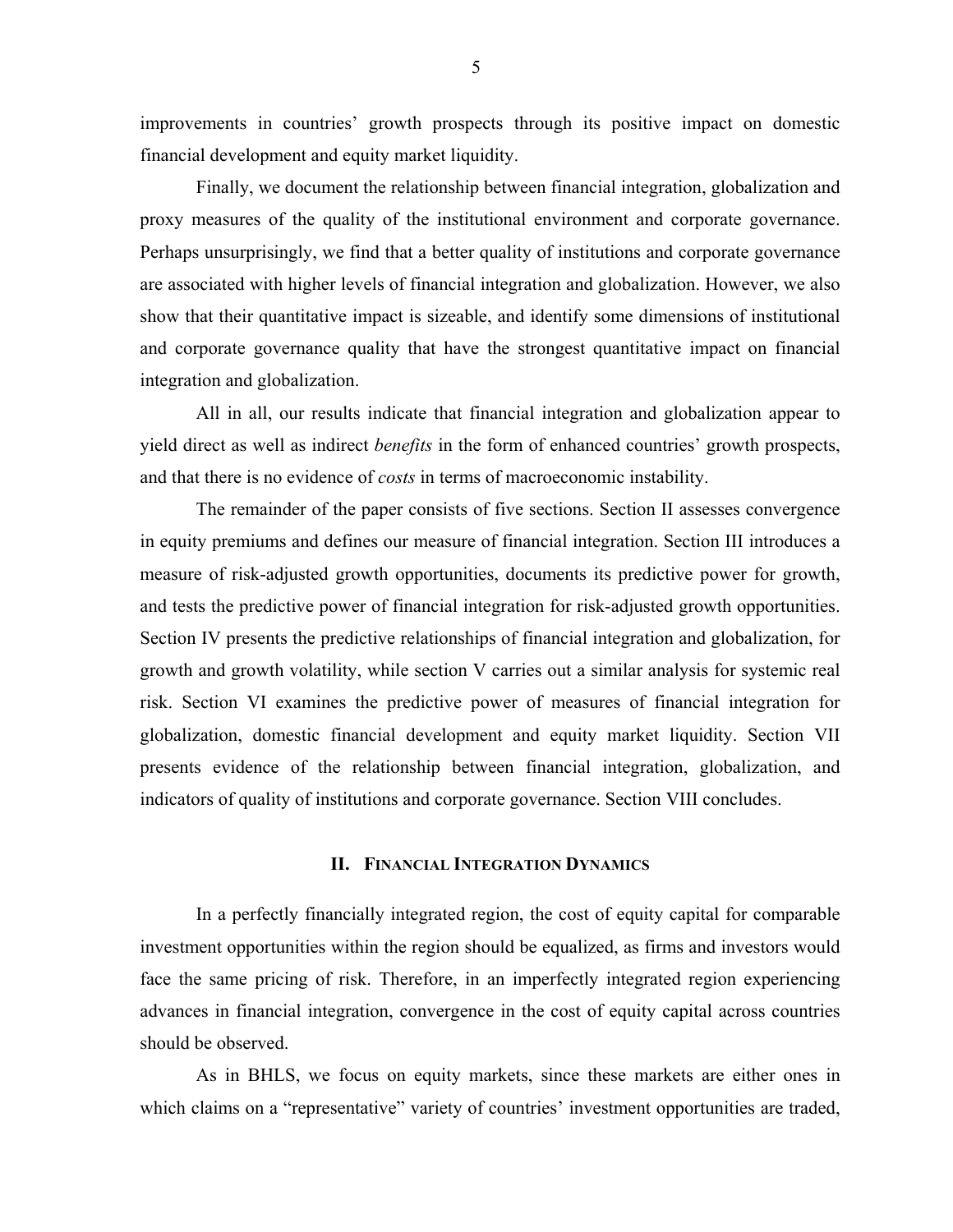or represent firms of the most important sectors in an economy. In either case, we may expect a high correlation between growth opportunities underlying the activities of publicly quoted firms and those of the economy as a whole. Using equity market data also allows us to construct measures that are highly correlated with firms' cost of capital.

# **A. Financial Integration as Convergence in Equity Premiums**

As shown in Stulz (1999) and Adjaouté and Danthine (2004), convergence in equity premiums is associated with a convergence in the cost of capital. If markets become more integrated, equity risk should be priced in the same way across countries. And with integration advancing, this price of risk should converge, even if temporary deviations from convergence could occur, because of, say, differences in countries' savings rates or investment opportunities. Moreover, with increased integration, equity premiums should be increasingly affected by common factors, and increased correlations of equity premiums should be observed.

Therefore, advances in financial integration can be gauged by testing whether there is a significant decline in the cross-country dispersion of both the mean and the idiosyncratic volatility of a proxy measure of equity premiums.<sup>2</sup> We assess this convergence of equity premiums with a metric germane to that used to gauge growth convergence in the growth literature (see Barro and Sala-i-Martin, 2003).

Equity premia are ex-ante measures notoriously difficult to estimate using historical data. However, a standard approach is to use ex-post equity excess returns under the assumption that the time average of ex-post and ex-ante excess returns is equal. Thus, we use ex-post equity excess returns as proxy measures of equity premia. To implement this metric, we formulate the following statistical model for the dynamics of the cross-country dispersion of equity premiums

Let  $X_{it} = R_{it} - r_{it}$  denote the equity premium in country *i* at date *t*, where  $R_{it}$  is the market return and  $r_i$  is the risk-free rate. We assume that  $X_i$  follows a factor GARCH(1,1) model:

 $2^2$  As shown by Solnik and Roulet (2000), the evolution of the cross-country dispersion of equity premium is inversely related to the pairwise correlations in the context of a factor model. .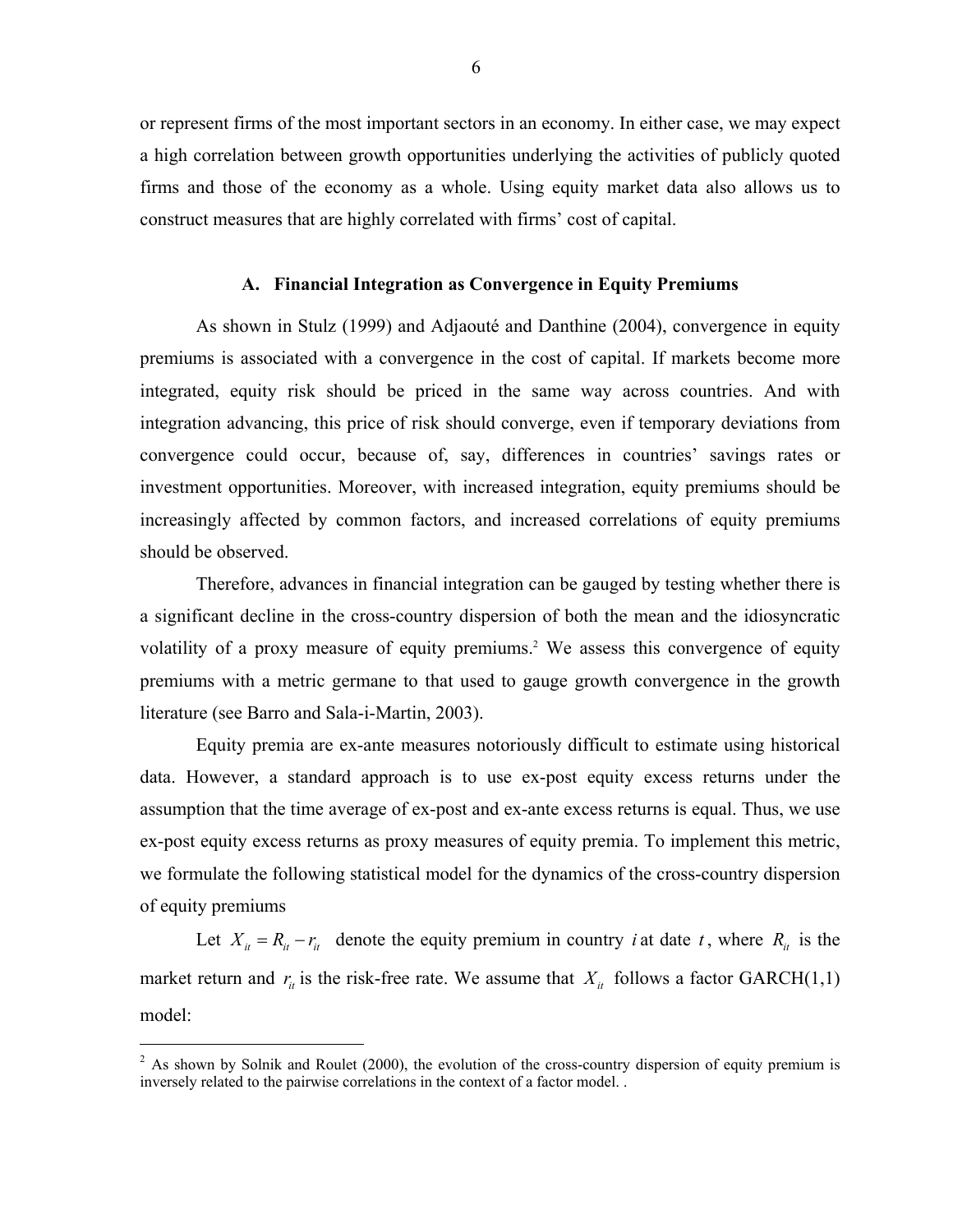$$
X_{it} = \alpha_{it} + \beta_i F_t + \gamma X_{it-1} + h_{it} \varepsilon_{it}
$$
\n<sup>(1)</sup>

$$
h_{it}^2 = a_{it} + b\varepsilon_{it-1}^2 + c h_{it-1}^2. \tag{2}
$$

The term  $F_t$  in Equation (1) is a risk factor common to all countries, and the innovations  $\varepsilon$ <sub>*it*</sub> are assumed to be i.i.d. and normally distributed with zero mean and unit variance. Equation (2) describes the evolution of country-specific volatility. The conditional mean of  $X_{it}$  is given by  $m_{t-1}(X_{it}) = \alpha_{it} + \beta_i F_t + \gamma X_{it-1}$ , while the conditional variance is given by  $var_{t-1}(X_{it}) = \beta_i^2 \sigma_F^2(t) + h_{it}^2$ . To obtain a model for the cross-country variance of the equity premium and its country-specific volatility, we assume that the coefficients  $\{\alpha_{ij}, \beta_i, a_i\}$  are distributed cross-sectionally with means  $\{\alpha_i, \beta, \alpha\}$  and variances  $\{\sigma_{\alpha t}^2, \sigma_{\beta}^2, \sigma_{\alpha}^2\}$ , and that covariances among all these random variables, as well as that of  $X_{i-1}$  and  $F_t$ , and each of these is approximately nil. Under these assumptions, the *cross-sectional variances* of  $m_{t-1}(X_{it})$  and  $h_{it}^2$  are given by

$$
\sigma_X^2(t) \equiv E(m_{t-1}(X_{it}) - Em_{t-1}(X_{it}))^2 = \sigma_{at}^2 + \sigma_{\beta}^2 F_t^2 + \gamma^2 \sigma_X^2(t-1)
$$
(3)

$$
\sigma_{h^2}^2(t) \equiv E(h_{it}^2 - Eh_{it}^2)^2 = \sigma_{at}^2 + b^2 \sigma_{\varepsilon^2}^2(t-1) + c^2 \sigma_{h^2}^2(t-1) \,. \tag{4}
$$

We take the first principal component of countries' equity premiums as a proxy measure of their *common risk factor*. Taking into account common shocks is important, as a decline in  $\sigma_x^2(t)$  exclusively driven by a decline in the magnitude of common shocks  $F_t^2$ would *not* necessarily indicate increased integration, since disconnected economies hit by the same shock could exhibit the same decline. Increased convergence in the mean of equity premiums occurs if  $\sigma_{at}^2$  exhibits a declining path. Similarly, increased convergence in the country-specific volatility of equity premiums occurs if  $\sigma_{at}^2$  exhibits a declining path.

We estimate the following GARCH  $(1,1)$  counterpart of Equations  $(3)-(4)$ :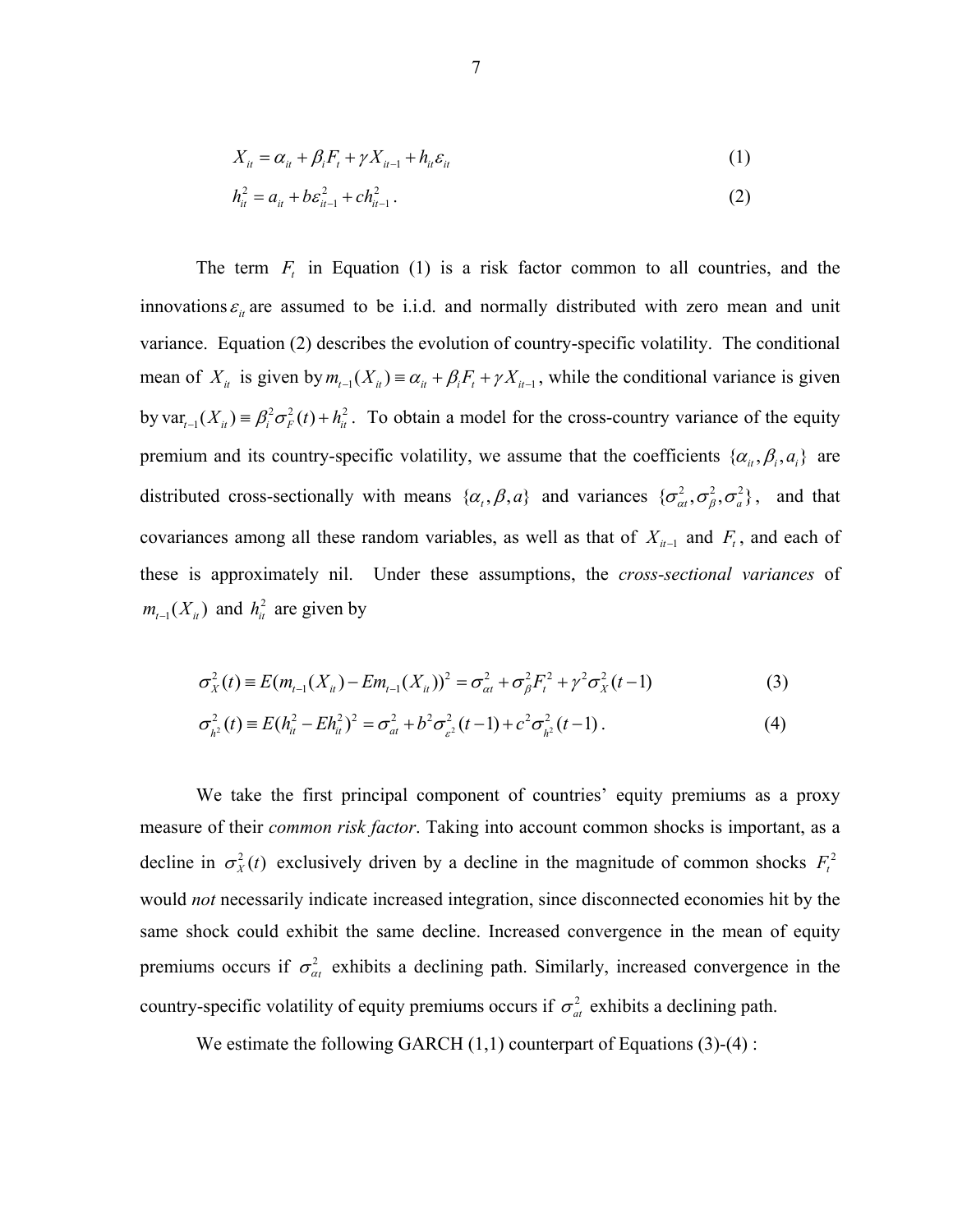$$
\overline{\sigma}_X^2(t) = A_0 + A_1 t + A_2 F_t^2 + A_3 \overline{\sigma}_X^2(t-1) + H_t \eta_t
$$
 (5)

$$
H_t^2 = B_0 + B_1 t + B_2 \eta_{t-1}^2 + B_3 H_{t-1}^2
$$
 (6)

Convergence in the cross-country dispersion of the *mean* of equity premiums occurs if  $A<sub>1</sub>$  is negative. Similarly, convergence in the cross-country dispersion of the countryspecific *volatility* of equity premiums occurs if  $B<sub>1</sub>$  is negative.

Equity premiums are ex-ante measures notoriously difficult to estimate with historical data. However, a standard approach is to use ex-post equity excess returns under the assumption that the time average of ex-post and ex-ante excess returns is equal. Thus, we use ex-post equity excess returns as proxy measures of equity premiums.

We use monthly equity market data from DataStream and Standard & Poor's for the period February 1985-April 2009 for 52 countries, including developed countries and emerging market countries in Europe, Asia and America.<sup>3</sup> The risk-free rate is the yield on government securities at maturities ranging from one month to three months, depending on data availability.

By estimating Equations (5)-(6) including all countries, we test world convergence in equity premiums. Estimates of Equation (5)-(6) are also presented for two different types of country subsamples. The first type of subsample *excludes* from the entire sample countries that belong to a particular region. In this case, a comparison of the estimated coefficient obtained when all countries are included, with that obtained by excluding a subsample, gauges the relative contribution of that subsample to worldwide convergence of equity premiums. This amounts to comparing estimates of the trend coefficients ( $A_1$  and  $B_1$ )—when

<u>.</u>

<sup>3</sup> Each regional sample includes developed and emerging countries. *Developed America* includes the United States and Canada. *Emerging America* (*Latin America)* includes the following six countries: Mexico, Argentina, Brazil, Chile, Colombia and Peru. *Developed Asia* includes Hong Kong, Korea, Singapore, Japan, Australia and New Zealand. *Emerging Asia* includes the following eight countries: China, India, Indonesia, Malaysia, Pakistan, Philippines, Taiwan Republic of China, and Thailand. *Developed Europe* includes the following sixteen countries: Austria, Belgium, Denmark, Finland, France, Germany, Greece, Ireland, Italy, the Netherlands, Norway, Portugal, Spain, Sweden, Switzerland, and the United Kingdom. *Emerging Europe* includes the following thirteen countries: Czech Republic, Hungary, Poland, Rumania, Russia, Bulgaria, Croatia, Estonia, Latvia, Lithuania, Slovakia, Slovenia, and Ukraine.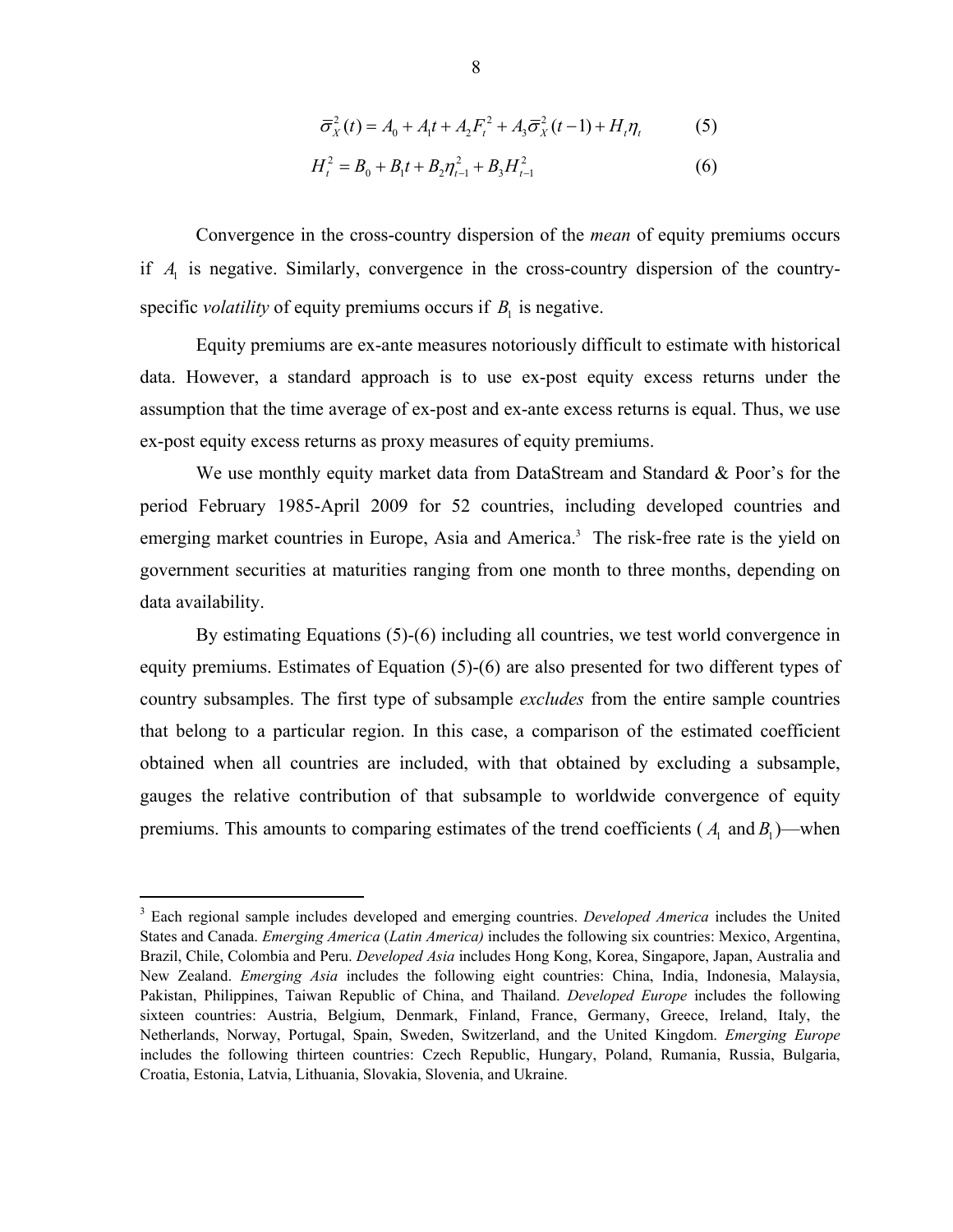$\bar{\sigma}_x^2(t)$  and  $H_t^2$  are computed by including all countries in the sample—with estimates of the trend coefficient when  $\bar{\sigma}_x^2(t)$  and  $H_t^2$  are computed *excluding* all countries in a given subsample. The second type of subsample *includes only* countries in a particular region. Thus, estimates of the trend coefficients provide a gauge of convergence of equity premiums *within* a region-- that is, a measure of *regional* financial integration.

Table 1 reports the results of the estimation of Equations (5)-(6). As shown in the estimates including all countries (Regression (1)), both trend coefficients  $A_1$  and  $B_1$  are negative and significant, indicating strong world convergence in the mean as well as in the country-specific volatility of equity premiums. As shown in Regression (2), world convergence is significantly driven by convergence in emerging markets countries, as the trend coefficients in both the mean and variance equations are *lower* (in absolute value) than the coefficients obtained when all countries are included. By the same token, as shown in Regressions (3)-(5), all regions have contributed to increased financial integration as convergence in the mean of equity premiums, although convergence in country-specific volatility appears significant especially in Latin America.

Turning to regional integration, we find that convergence in the mean of equity premiums occurred in each of the regions (Regressions  $(6)-(8)$ )). With regard to European financial integration, the estimate of the trend coefficient obtained in Regression (8) is significantly larger, in absolute value, than that estimated when emerging European countries are excluded (Regression (9)). Thus, countries in emerging Europe have experienced a faster convergence than the group of other countries, thereby significantly contributing to convergence in the mean of equity premiums *within* that region.

In summary, world financial integration as convergence in equity premiums has progressed significantly. It has been primarily driven by advances in emerging markets countries—particularly in Europe—and has continued to do so despite the global financial crisis.4

<sup>&</sup>lt;sup>4</sup> Our results are consistent with those obtained by Garcia-Herrero and Wooldridge (2007), who find evidence of a decreasing correlation between domestic investment and savings for samples that do not include the period of the global financial crisis: such decrease in correlation is a broad implication of increased financial integration.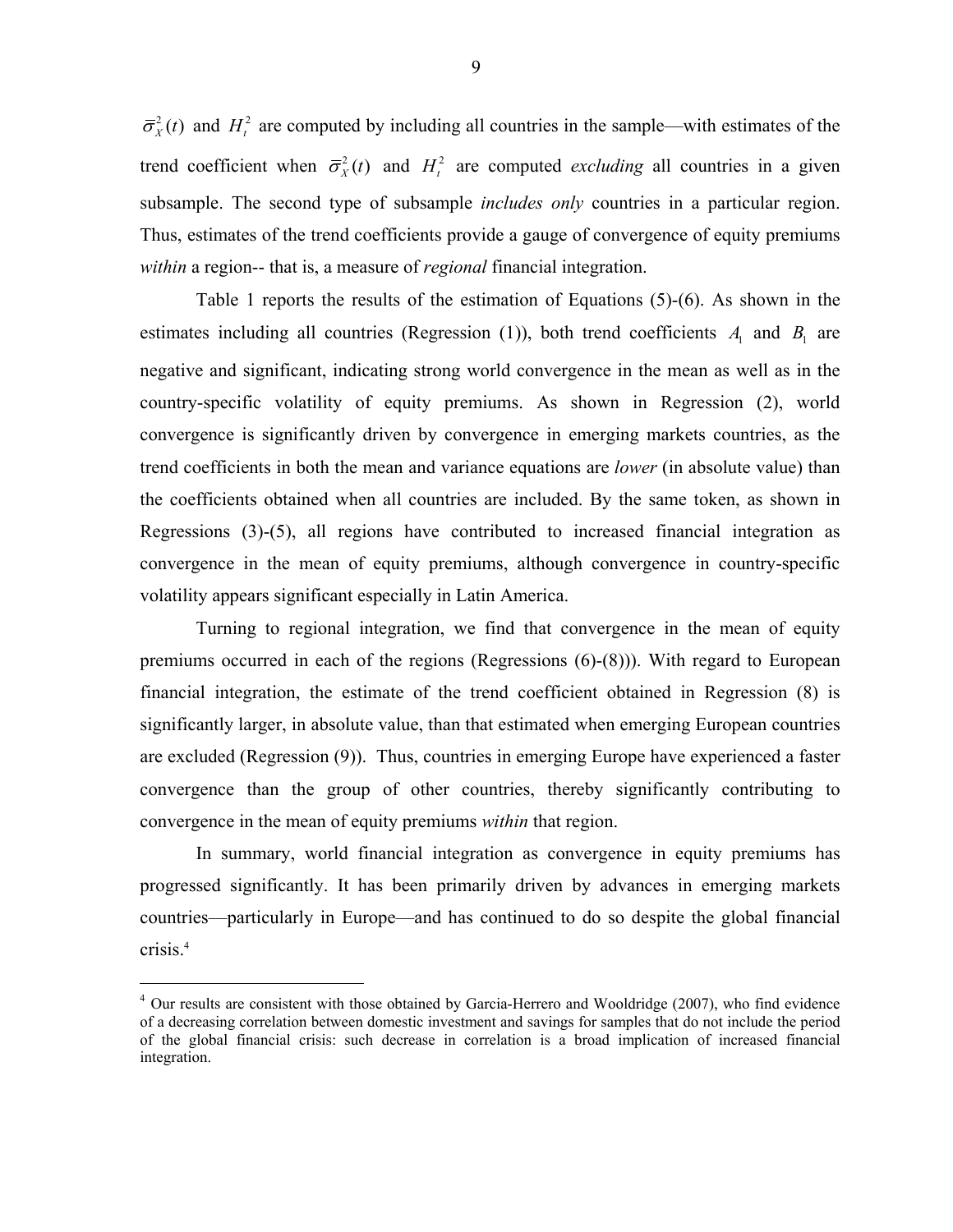# **B. A Measure of Financial Integration**

The foregoing analysis motivates the construction of measures of the "relative" degree of financial integration within a given set of countries. A proxy measure of such degree of integration is given by the distance of the equity premium of a country from a measure of central tendency of the cross-country distribution of equity premiums in the entire sample. Specifically, for country *j* in year *t*, this measure, called *ISPEED*, is given by

$$
ISPEED_{ji} = (X_{ji} - \hat{X}_i)^2,
$$
\n(10)

where  $X_{jt}$  is the equity premium and  $\hat{X}_t$  is the mean of the distribution of equity premiums across the countries considered. In essence, *ISPEED* records the position of the equity premium of a country relative to the group within the cross-country distribution. The higher is the level of financial integration in a country relative to the reference group, the smaller the (quadratic) distance of its equity premium from the group's central tendency. A desirable feature of this measure is that it accounts for time variation of both the equity premium of a country and the average of the group to which it belongs.

# **III. FINANCIAL INTEGRATION AND RISK-ADJUSTED GROWTH OPPORTUNITIES**

As financial integration progresses, the attendant convergence in the cost of capital across countries should have a positive impact on a country's growth opportunities, since integration would foster a more efficient allocation of capital across firms and sectors in each country.

To test these broad implications of theory, we first construct country measures of risk-adjusted growth opportunities, and show that they predict measures of GDP growth. The existence of this predictive power supports our analysis of the dynamic impact financial integration of on risk-adjusted growth opportunities as measures proxying expected growth prospects. This also allows us to employ data at a monthly frequency, which is a frequency seldom used in this kind of tests. *Inter alia*, using a monthly frequency allows us to measure the volatility of PE ratios and with more precision.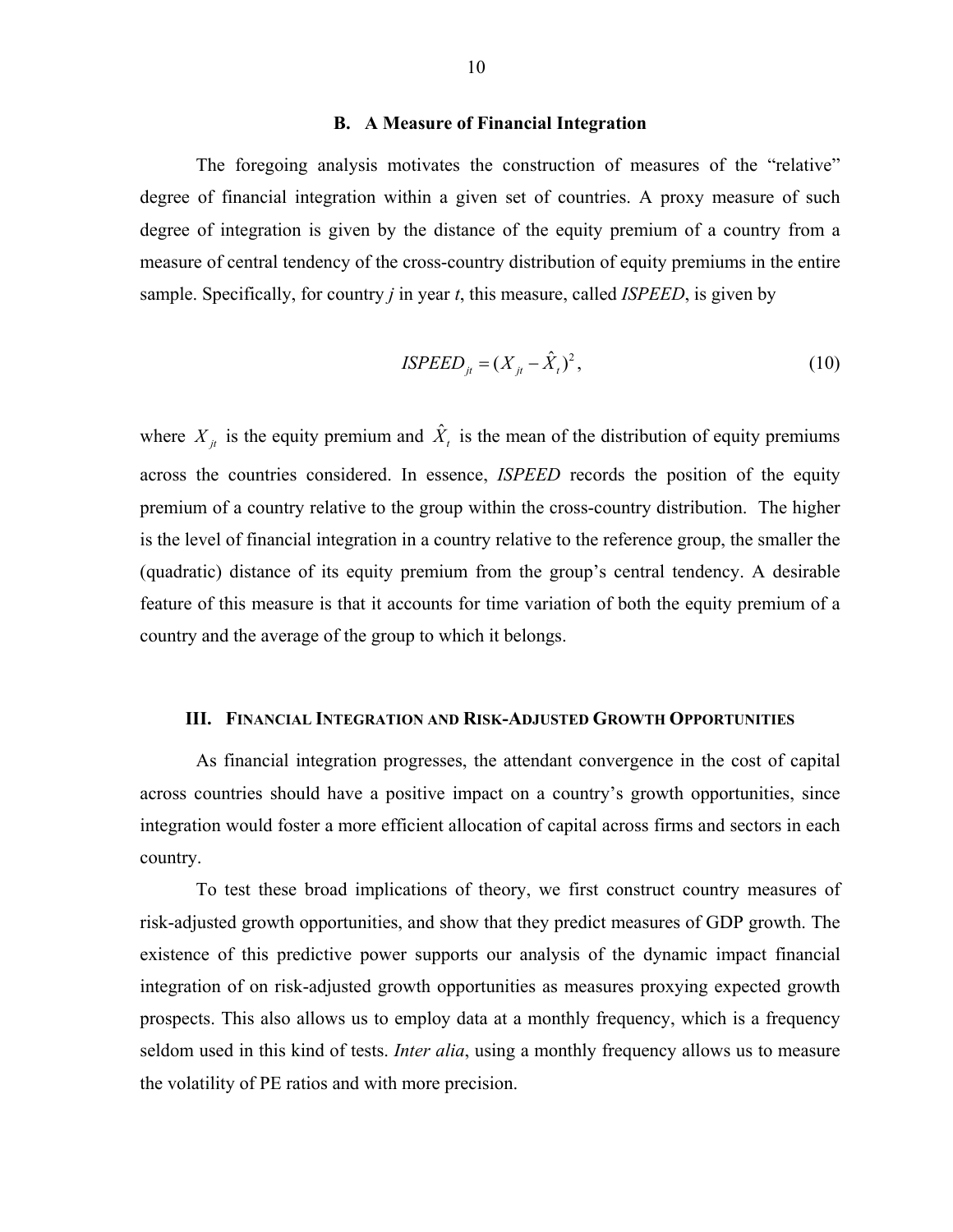# **A. Risk-Adjusted Growth Opportunities Predict Growth**

A forward-looking measure of growth opportunities is given by the evolution of the PE ratio. BHLS have shown that aggregate PE ratios, constructed as earnings-weighted averages of PE ratios of all firms in a market, have predictive power for future real GDP growth.

 Differing from BHLS, we construct a measure of growth opportunities using (standardized) PE ratios relative to their *volatility.* The volatility adjustment is important since PE ratios exhibit significant fluctuations that can arise from both market uncertainties regarding future growth of the economy, as well as from the temporary appearance of "bubble" components in some equity markets prices. Thus, *risk-adjusted* (standardized) PE ratios may be better predictors of growth than unadjusted ratios, as we show below. In addition, a measure of risk-adjusted growth opportunities may be viewed as more closely associated with welfare, as welfare is likely to be lower in an economy with very high, but very risky, growth prospects, compared with an economy in which growth relative to growth volatility is lower.

Our measure of risk-adjusted growth opportunities is a Sharpe ratio-type measure. For country *j* in month *t*, it is given by

$$
RAGO_{jt} = \frac{PE_{jt} / PE_{wt}}{\sigma (PE_{jt} / PE_{wt})},
$$
 (7)

where  $PE_{it}$  denotes the country *j*'s total market PE ratio,  $PE_{wt}$  is the world PE ratio and,,  $\sigma (PE_{it} / PE_{wt})$  is the standard deviation of the ratio  $PE_{it} / PE_{wt}$  computed in each month using a rolling window of data of the preceding twelve months.<sup>5</sup> The standardization of the PE ratio with the world PE ratio accounts for cross-country differences in the industry composition of each country's PE ratio. This is akin to evaluating country growth opportunities relative to a proxy measure of global growth opportunities as defined in BHLS.

<sup>&</sup>lt;sup>5</sup> Such Sharpe ratio-type measures can be obtained by versions of a factor model for countries' PE ratios, with the world PE ratio as a factor.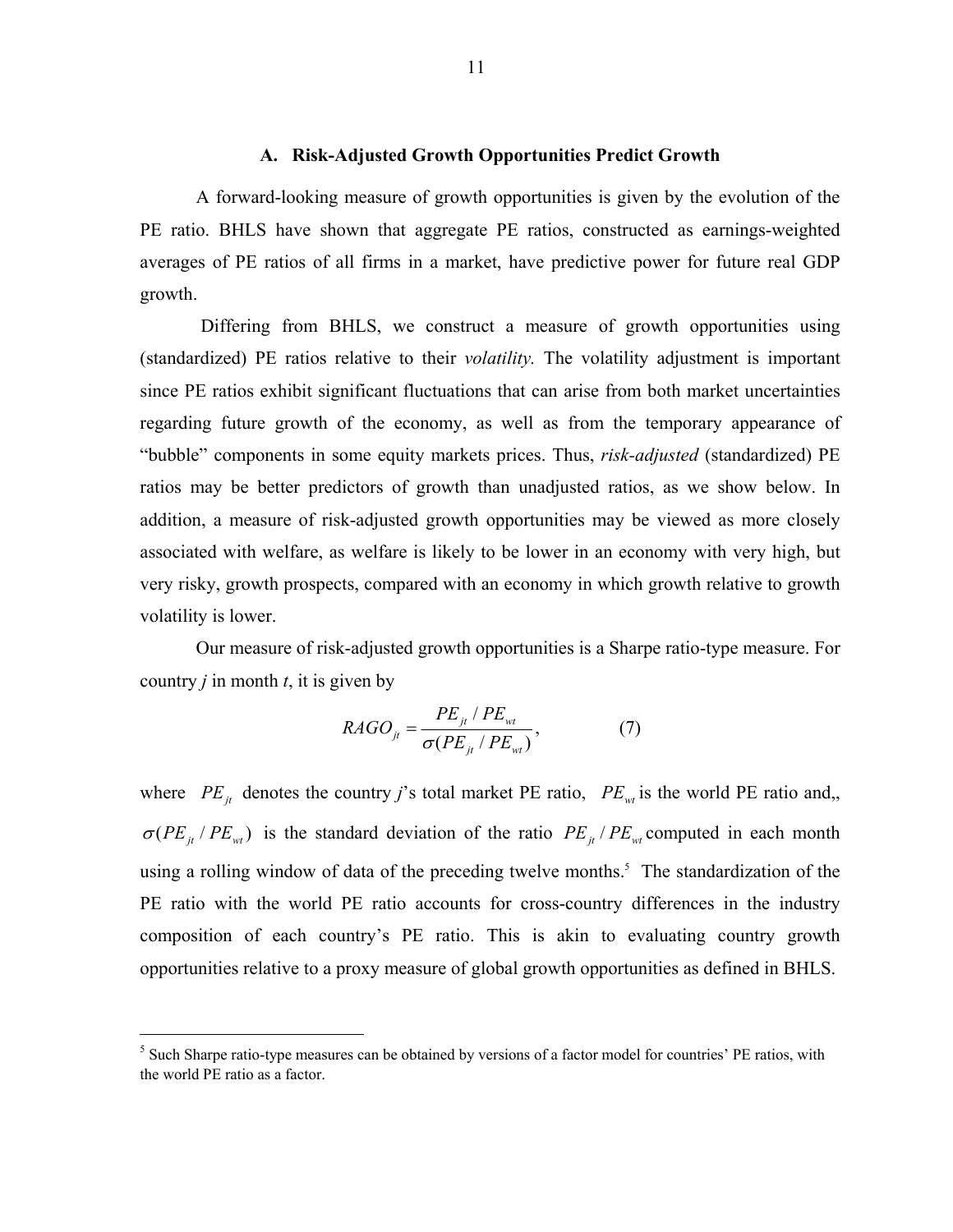We test the predictive power of our measure of risk-adjusted growth opportunities for GDP growth using data at an annual frequency, and estimating the following dynamic panel regressions using the Blundell and Bond (1998) system GMM estimator with country and time fixed effects:

$$
GDPG_{i} = \alpha_{1i} + \alpha_{2i} + \beta RAGO_{i^{t-1}} + \gamma GDPG_{i^{t-1}} + \varepsilon_{i^{t}},
$$
\n(8)

where *GDPG<sub>jt</sub>* is real GDP growth in country *j* in year *t*,  $\alpha_{1j}$  and  $\alpha_{2j}$  are country-specific fixed effects, and *RAGO<sub>it-1</sub>* is our measure of risk-adjusted opportunities for country *j*. Equation (8) can be viewed as the counterpart of the regressions reported by BHLS (Table IV). Differing from BHLS, however, we use not only a larger sample, but also a dynamic panel model gives a more robust of predictive power than the simple static regressions used in BHLS.

 As shown in Table 2, an increase in risk adjusted growth opportunities strongly and significantly predicts future growth, and this predictive relationship is equally strong and significant for *both* developed and emerging markets economies.<sup>6</sup> This result justifies the use of our measures of risk-adjusted growth opportunities in our higher frequency samples to examine the predictive power of financial integration for future real activity.

# **B. Financial Integration Predicts Risk-Adjusted Growth Opportunities**

Does a country's level of financial integration have a positive impact on future riskadjusted growth opportunities? The finding of a positive impact would suggest that financial integration indeed has positive *real* effects. Conversely, the finding that improvements in risk-adjusted opportunities have a positive impact on financial integration would suggest that improvements in growth prospects may spur subsequent financial integration.

The dynamics of *RAGO* and *ISPEED* follows autoregressive processes conditioned on their own past values in a VAR-type fashion. Specifically, the coefficient associated with

<sup>&</sup>lt;sup>6</sup> Estimating .OLS-type regressions on a smaller sample, BHLS found that the higher PE ratios predict higher real GDP growth, but such relationship is significant *only* for emerging markets. We estimated our dynamic panel specification using PE ratios as proxies of growth opportunities, and found similar results.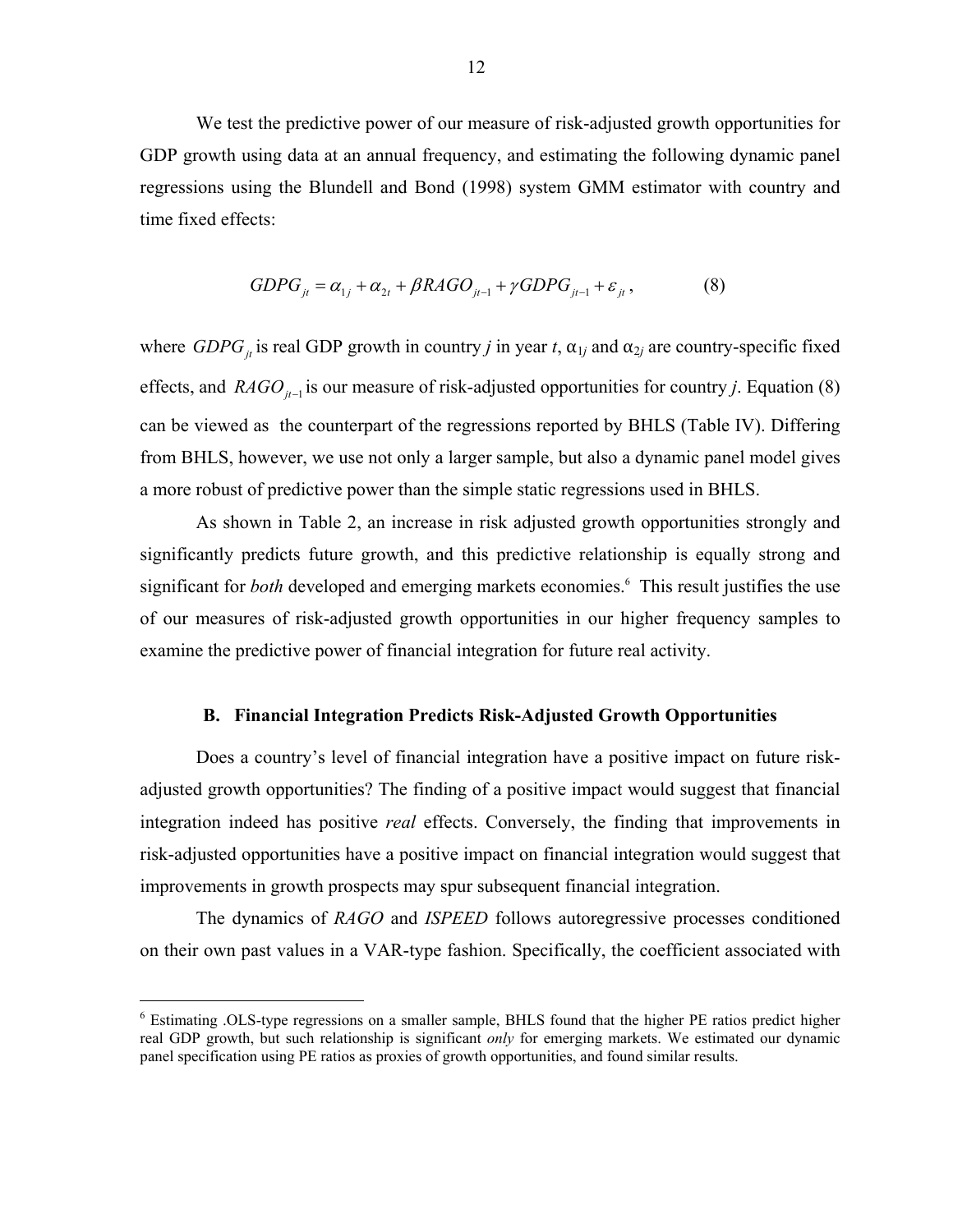past values of *ISPEED* in the *RAGO* equation yields an estimate of the impact of integration on a country's future risk-adjusted growth opportunities. Conversely, the coefficient associated with past values of *RAGO* in the equation of *ISPEED* as dependent variable yields an estimate of the impact of *RAGO* on future financial integration. Thus, the impact of financial integration (risk-adjusted growth opportunities) on future risk-adjusted growth opportunities (future financial integration) is assessed by positing the following panel models for *RAGO* and *ISPEED*:

$$
RAGO_{jt} = \alpha_{1j} + \beta_1 ISPECD_{jt-1} + \gamma_1 RAGO_{jt-1} + \delta Y_{1t-1} + \varepsilon_{1jt}
$$
(9),

$$
ISPEED_{jt} = \alpha_{2j} + \beta_2 RAGO_{jt-1} + \gamma_2 ISPEED_{jt-1} + \delta Y_{2t-1} + \varepsilon_{2jt}
$$
(10).

In both equations,  $\alpha_{1i}$  and  $\alpha_{2i}$  are country-specific effects and  $Y_{ii-1}$ ,  $i=1,2$ , is a vector of time-specific controls to be defined momentarily. Our main focus is on estimates of the coefficients  $\beta_1$  and  $\beta_2$ , and on testing whether their values are negative and significantly different from zero. These tests essentially aim at establishing whether a country that experiences increased integration, in the form of a *reduction* in the distance of its equity premium from the group average, also witnesses a *subsequent increase* in its risk-adjusted growth opportunities. The finding of a *negative* relationship between the country-specific measure of degree of integration and future risk-adjusted growth opportunities would thus suggest that such opportunities indeed do improve with integration.

One important issue is the possible presence of unit roots in the (panel) datagenerating process for *RAGO* and *ISPEED*, since these measures generally exhibit high persistence. This could make it difficult to carry out valid inference on the coefficients of interest if the unit root hypothesis is not rejected. We address this problem by adopting a specification of Equations (9) and (10) along the lines suggested by Pesaran (2007). Doing that makes it feasible to test *both* whether the unit root hypothesis can be rejected and whether the coefficients  $\beta_1$  and  $\beta_2$  are negative and significant.

When we subtract the lagged value of the dependent variable from Equations (9) and (10), set the vector of time-specific controls equal to the cross-sectional average of the lagged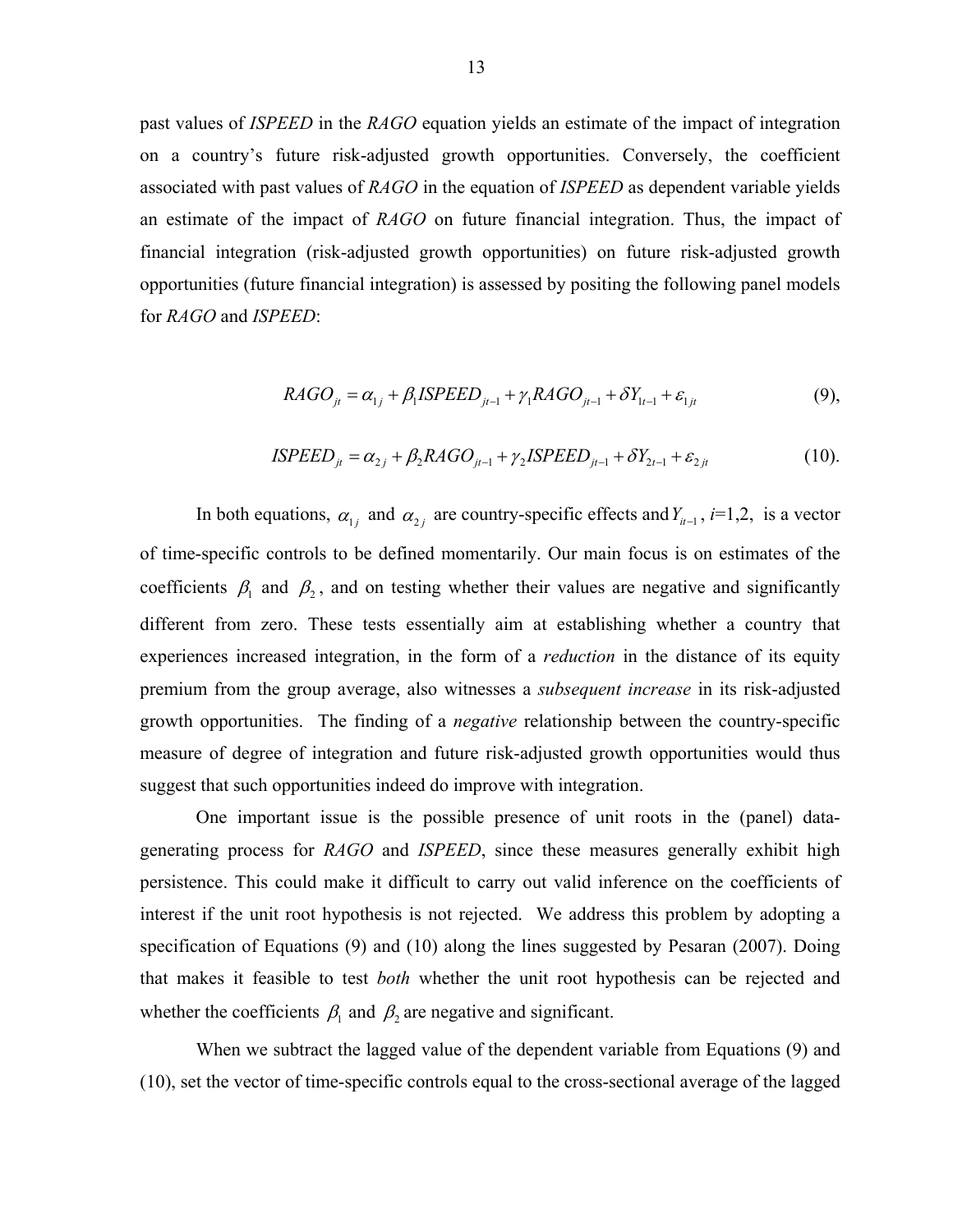level and first difference of the dependent variable as suggested in Pesaran (2007), and denote with  $\Delta$  first differences, we can estimate the following two equations:

$$
\Delta RAGO_{jt} = \alpha_{1j} + \beta_1 I SPEED_{jt-1} + (\gamma_1 - 1)RAGO_{jt-1} + \delta_{11} ARAGO_{t-1} + \delta_{12} A \Delta RAGO_{t-1} + \varepsilon_{1jt} \quad (11),
$$
  
\n
$$
\Delta I SPEED_{jt} = \alpha_{2j} + \beta_2 RAGO_{jt-1} + (\gamma_2 - 1)ISPEED_{jt-1} + \delta_{12} AISPEED_{jt-1} + \delta_{22} A \Delta I SPEED_{jt-1} + \varepsilon_{2jt} \tag{12}.
$$

In Equation (11),  $ARAGO_{t-1} = N^{-1} \sum_{j=1}^{N} RAGO_{jt-1}$ *N*  $ARAGO_{i-1} = N^{-1} \sum_{j=1}^{N} RAGO_{j}$  is the cross-sectional average of lagged values of *RAGO*, and  $A\Delta RAGO_{t-1} = N^{-1} \sum_{j=1}^{N} \Delta RAGO_{jt-1}$ *N*  $A\Delta RAGO_{t-1} = N^{-1}\sum_{j=1}^{N} \Delta RAGO_{jt-1}$  is its first difference. Similarly, in Equation (12),  $AISPEED_{t-1} = N^{-1} \sum_{j=1}^{N} ISPEED_{jt-1}$ *N*  $AISPEED_{t-1} = N^{-1} \sum_{j=1}^{N} ISPEED_{jt-1}$  is the cross-sectional average of lagged values of *ISPEED*, and  $A\Delta I SPEED_{t-1} = N^{-1} \sum_{j=1}^{N} \Delta I SPEED_{jt-1}$ *N*  $A\Delta I SPEED_{t-1} = N^{-1} \sum_{j=1}^{N} \Delta I SPEED_{jt-1}$  is its first difference. The (panel) unit root hypothesis is rejected if  $\gamma_i$  –1<0, *i*=1,2.

Table 3 shows the results of these specifications for the entire sample, for Europe, Asia, and Latin America. First note that in all estimates, the unit root hypothesis is rejected with high confidence, since the robust t-statistics associated with  $\gamma_i$  -1<0, i=1,2 are well below the cross-sectionally augmented Dickey-Fuller critical values reported in Pesaran (2007) at 1 percent confidence levels.

In the entire sample (Regressions (1) and (5)), both coefficients  $\beta_1$  and  $\beta_2$  are negative and significant at conventional significance levels. This finding suggests the existence of a virtuous dynamics, whereby a more efficient allocation of capital spurred by financial integration improves future risk-adjusted growth opportunities and, in turn, improved risk-adjusted growth opportunities advance financial integration.

When we look at the same relationships in the context of *regional* integration, as opposed to world integration, we obtain results consistent with the convergence results in equity premiums described previously. The European sample exhibits the same pattern of the world sample: The coefficient  $\beta_1$  is negative in Regression (2), and both coefficients  $\beta_1$  and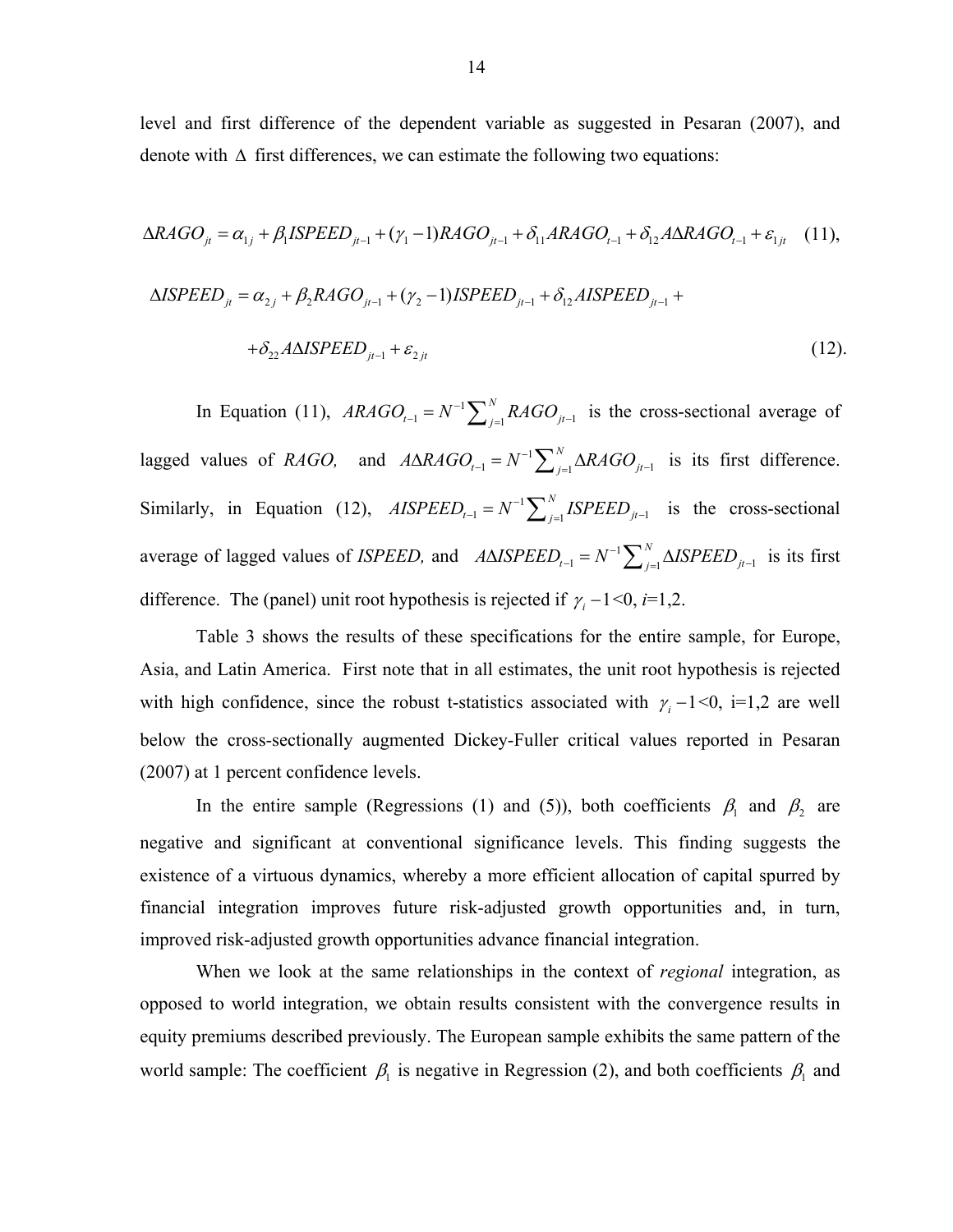$\beta_2$  are negative and significant in Regression (6)), indicating that the virtuous dynamics between financial integration and risk-adjusted growth opportunities also holds at the regional level. By contrast, such dynamics appears weaker for the Asian and Latin American samples (Regressions (3)-(4) and (7)-(8)), suggesting a higher degree of heterogeneity of the financial integration process in the countries included in these subsamples.

In sum, a country-specific measure of financial integration *predicts* a measure of a country's risk-adjusted growth opportunities. Thus, advances in financial integration have overall improved the efficiency of capital allocation worldwide, particularly that of countries that are integrating most rapidly. Regional financial integration appears to have played a particularly significant growth-enhancing role in Europe. Conversely, better risk-adjusted growth opportunities may, but need not to, foster future advances in integration.

These results indicate that major advanced and emerging market economies have witnessed a virtuous dynamics in the past two decades: advances in financial integration have contributed to improve the efficiency of capital allocation, while countries whose riskadjusted growth opportunities have improved have also witnessed an improvement in financial integration.

# **IV. FINANCIAL INTEGRATION, GLOBALIZATION, GROWTH, AND GROWTH VOLATILITY**

Kose, Prasad, Rogoff and Wei (2009) observe that in most studies, the relationship between "financial globalization" (which they equate to financial openness) and growth is positive but rather weak. In a similar vein, Obstfeld (2009, p.63) asserts that "there is strikingly little convincing documentation of direct positive impacts of financial opening on the economic welfare levels or growth rates of developing countrie*s"*. Yet, recent work by Quinn and Toyoda (2008) indicates that some of the inconclusive results of the literature may be due to problems of measurement of financial openness. Moreover, some recent studies (e.g. Bonfiglioli, 2008, and Bekaert, Harvey, Lundblad and Siegel, 2009) find a positive impact of financial openness on productivity growth, which is a key driver of growth.

As already remarked at the outset, financial integration and openness are different concepts. While openness may be necessary for financial integration to occur, it may not be sufficient to guarantee that a country's financial system is integrated with world markets *in*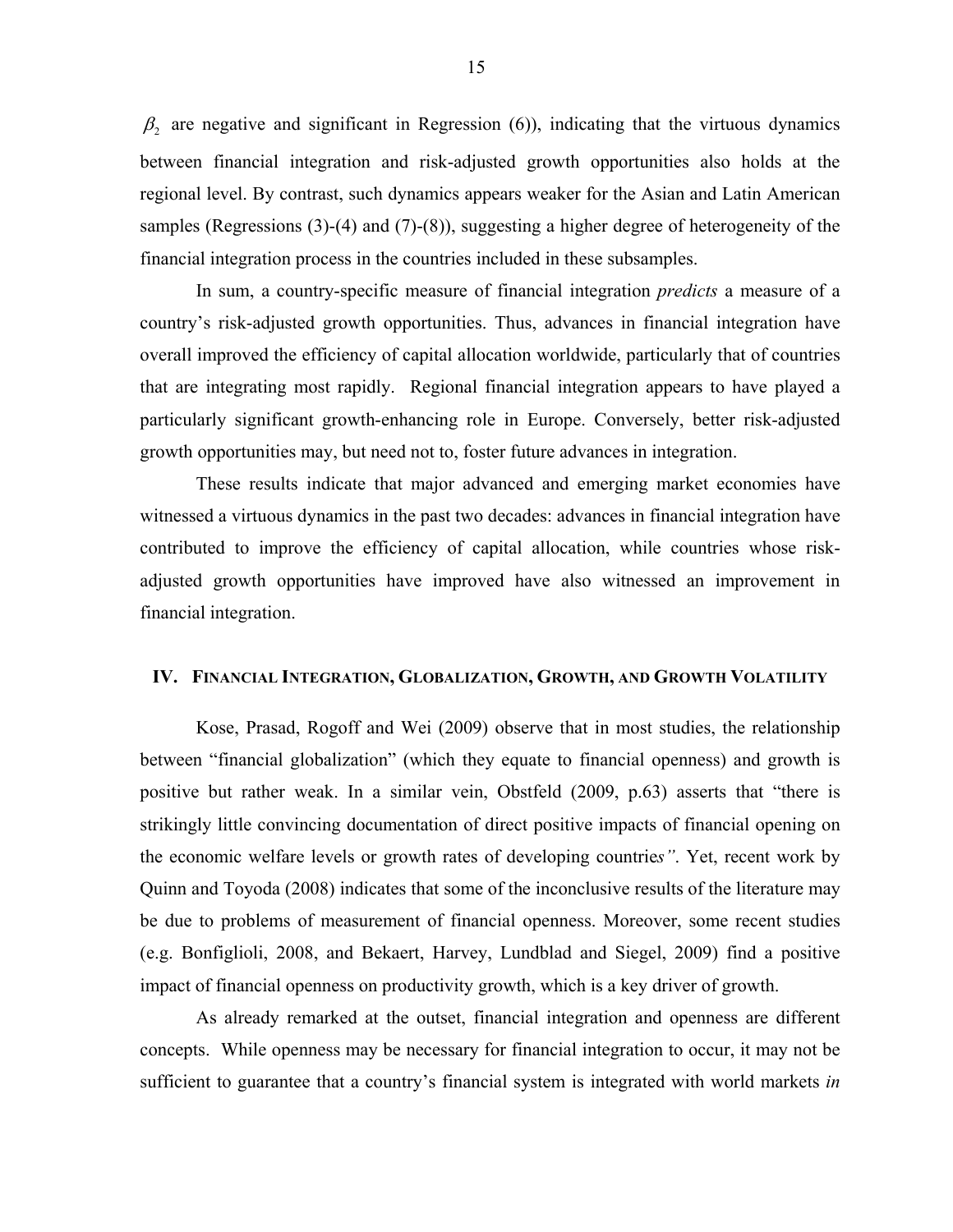*ways that foster an efficient capital allocation.* For example, Stultz (2005) pointed out how poor corporate governance can be an impediment to financial integration. More generally, in recent models by Gourinchas and Jeanne (2006), Heathcote and Perri (2004, 2009) and Mendoza, Quadrini, and Rios-Rull (2009), different degrees of financial integration across countries do not necessarily yield unequivocal predictions on the size and direction of capital flows, hence, on financial openness.

Here we present a novel assessment of the distinct predictive power of financial integration and globalization on *both* growth and growth volatility. Financial integration is proxied by the *ISPEED* measure we have constructed and introduced previously. Our measure of globalization*,* called *FGLOB,* is the growth rate of financial openness, defined as the ratio of the sum of external assets and liabilities constructed by Lane and Milesi-Ferretti (2007) to GDP. As dictated by Lane and Milesi-Ferretti dataset, we use data at annual frequency. Correspondingly, our monthly *ISPEED* measure is averaged for each year.

We estimate the following dynamic panel models using Blundell and Bond (1998) GMM estimators with country and time fixed effects:

$$
GDPG_{jt} = \alpha_{1j} + \alpha_{2t} + \beta ISPEED_{jt-1} + \gamma FGLOB_{jt-1} + \delta GDPG_{jt-1} + \varepsilon_{jt}, \quad (13)
$$

$$
GDPGV_{ji} = \alpha_{1j} + \alpha_{2t} + \beta ISPEED_{ji-1} + \gamma FGLOB_{ji-1} + \delta GDPGV_{ji-1} + \varepsilon_{ji} \ (14)
$$

The first regression relates GDP growth to lagged values of *ISPEED* and *FGLOB*. In the second regressions, the dependent variable is a proxy measure of volatility of GDP growth, termed *GDPGV,* which is simply computed for each country as the square of the difference between GDP growth and its historical mean.

Note that country fixed effects control for unobserved country characteristics that do not change through time, or change very slowly. Among these characteristics, variables capturing the quality of institutions have been used extensively as explanatory variables in many empirical specifications of growth-type regressions (see, for example, Bekaert, Harvey and Lundblad, 2005 and Bekaert, Harvey, Lundblad and Siegel, 2007). As we will illustrate below, some of these characteristics affect positively both the levels of integration and globalization. However, here, by controlling for these characteristics with country fixed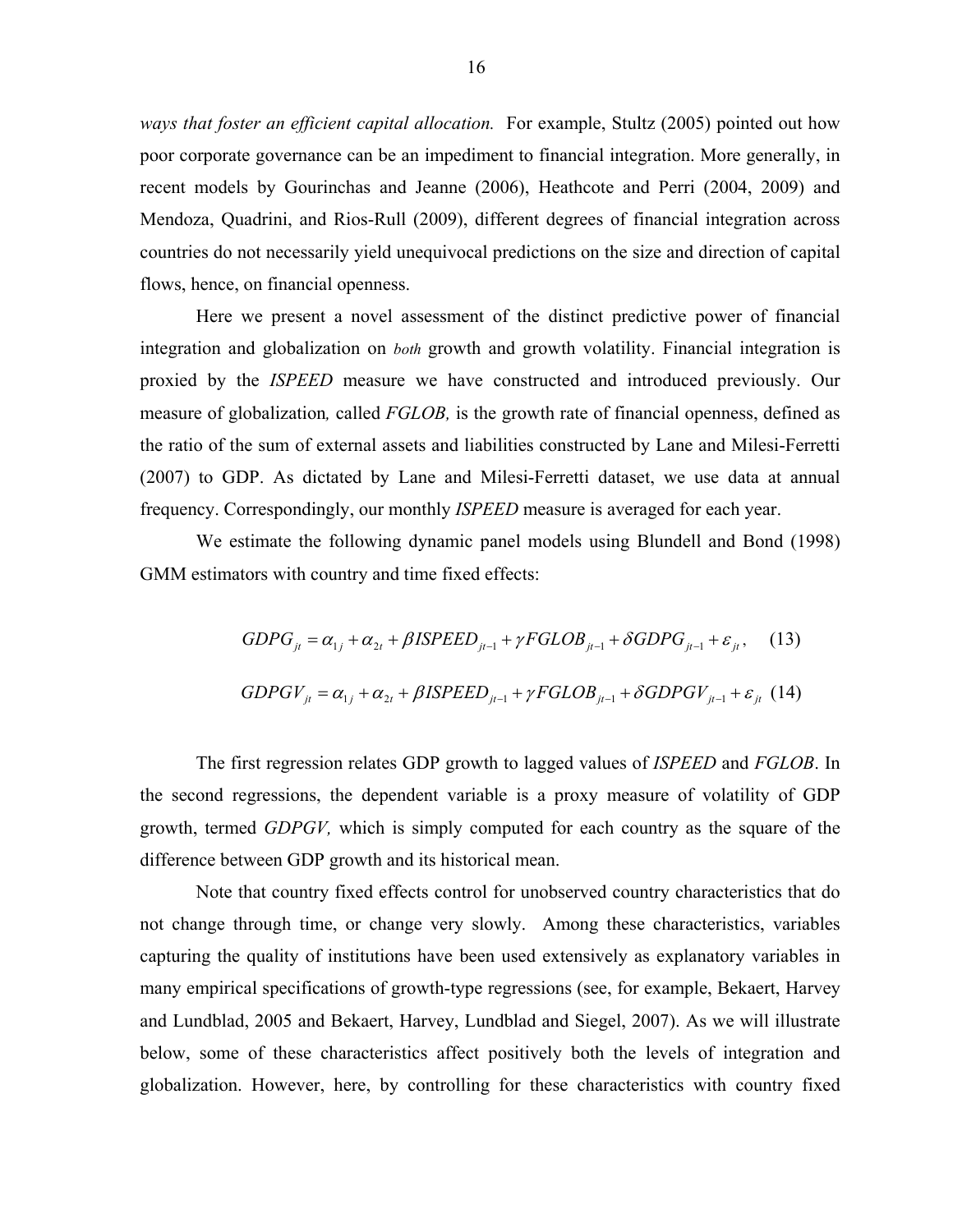effects, we detect the *net* impact of financial integration and globalization on growth and growth volatility.

Table 4 reports the results. As shown in Regression (1), financial integration (a lower *ISPEED*) does not have predictive power for growth, but globalization (a higher *FGLOB*) does indeed predict higher growth strongly and significantly. Interestingly, the results are reversed when we look at growth volatility. Regression (3) shows that advances in integration (a lower *ISPEED*) predict *lower* growth volatility, and this predictive power is highly significant, while globalization does not have any predictive power for growth volatility. When we allow for different coefficients for advanced and emerging market economies (Regression (2) and (4)), these predictive relationships turn out to be stronger for emerging markets.

By distinguishing integration and globalization as the "price" and quantity" dimensions of overall countries' integration, it is possible to detect differential effects of these dimensions on growth's first and second moments. If we take a Sharpe-type ratio of GDP growth, these results suggest that both financial integration and globalization predict better volatility-adjusted growth or growth prospects more generally.<sup>7</sup>

# **V. FINANCIAL INTEGRATION, GLOBALIZATION AND SYSTEMIC REAL RISK**

Kose, Prasad, Rogoff and Wei (2009) observe that "there is little formal empirical evidence to support the oft-cited claim that financial globalization in and of itself is responsible for the spate of financial crises that the world has seen over the last three decades" (op. cit., 2009, p.28). Several studies focusing on the impact of financial openness on financial crises find little support for a positive relationship between openness and financial instability. More recently, Bekaert, Harvey and Lumblad (2009) examine the impact of measures of financial openness on a binary indicator of "banking crisis", and find no

 $<sup>7</sup>$  Although not strictly comparable due to differences in measurement and country coverage, our results differ</sup> from those of Buch, Dopke and Pierdzioch (2005), who do not find a significant impact of financial openness on growth volatility. However, our findings are consistent with those by Beckaert, Harvey and Lundblad (2006), who find that consumption growth volatility is lower as a result of de-jure measures of financial liberalization, Some recent literature has focused on growth volatility at a sectoral or firm level, using a variety of measures of financial openness: a recent review of this literature is in Kalemni-Ozcan, Sorensen and Volosovych (2010).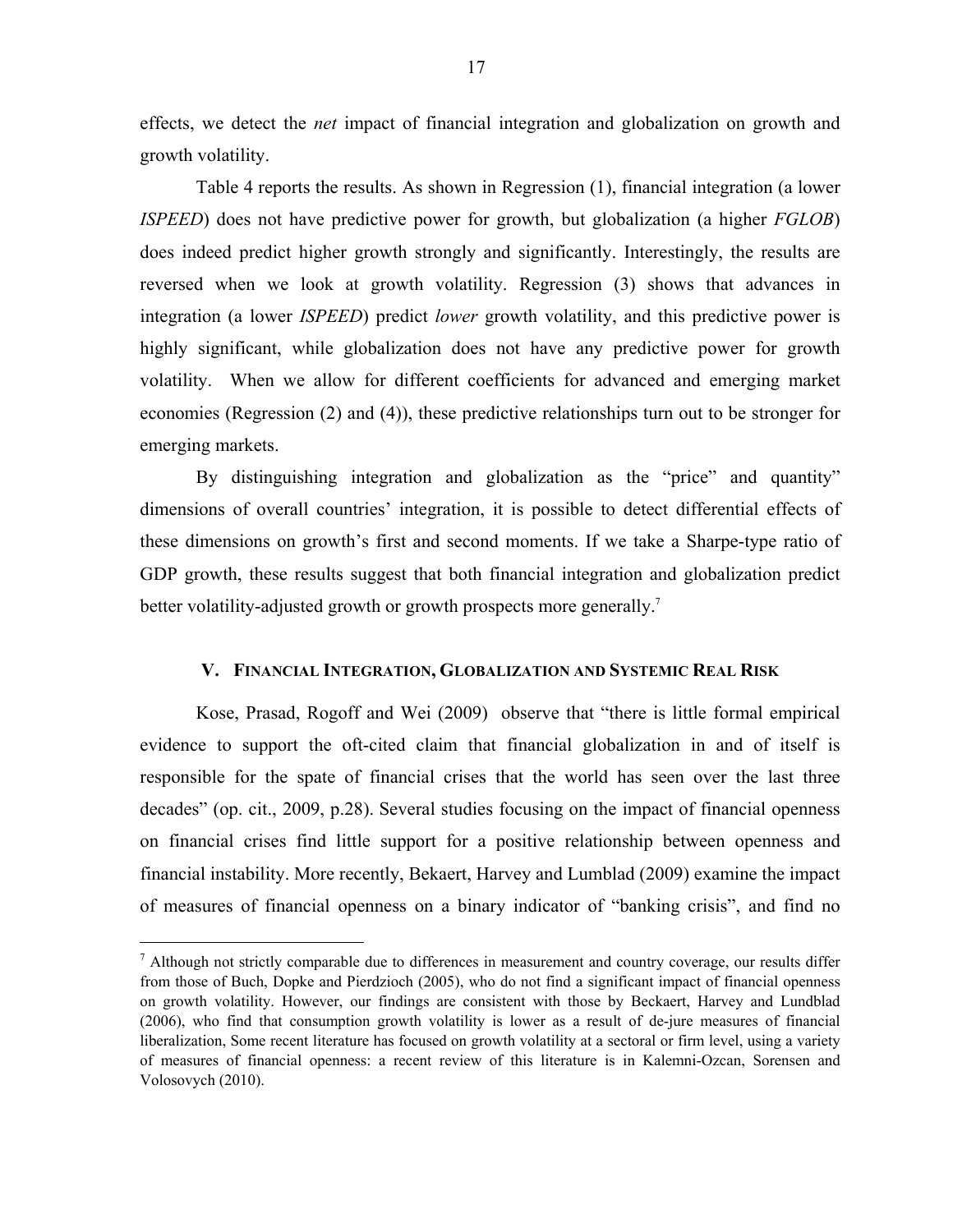significant relationship between financial openness and the probability of a "banking crisis".<sup>8</sup> Boyd, De Nicolò and Loukoianova (2010) find some evidence of a positive relationship between financial openness and indicators of systemic bank shocks for country level data, but no relationship between financial openness and the probability of systemic bank failures in Logit regressions based on firm-level data.

Differing from the focus of most studies on systemic *financial* risk, here we assess whether there exists a significant predictive relationship between financial integration, globalization and indicators of systemic *real* risk, as defined in De Nicolò and Lucchetta (2010). To our knowledge, this paper is the first to assess such a relationship.

Specifically, we focus on indicators that capture tail realizations of declines in real activity*.* These measures have the main advantage of eschewing the challenging task of defining and implementing theory-based indicators of bank or financial fragility. If indeed financial crises carry severe adverse real effects, then these effects will be reflected in sharp declines in real activity and will be captured by our indicators.

Our measures of systemic real risk are binary variables that take the value of one if GDP growth in a given year is in the lowest  $5<sup>th</sup>$  percentile (called SR5) and  $10<sup>th</sup>$  percentile (called SR10) of the entire cross country distribution of GDP growth, and zero otherwise. As a lower bound to systemic real risk realizations, we also construct a proxy measure of recessions, termed SR0, given by a binary variable that takes the value of one if GDP growth in a given year is negative, and zero otherwise. To maximize the size of the empirical distribution of GDP growth, these percentiles are computed using *all* GDP growth data in our yearly dataset, which includes data for 46 countries in the past 16 years. Then, we estimate a simple Logit model on pooled data with SR5, SR10 and SR0 as dependent variables and lagged measures of financial integration, globalization and GDP growth as dependent (forecasting) variables.

Table 5 reports the results. As shown in Regressions (1) and (3), the probability of a systemic risk realization is *lower* the higher *are both* is the lagged levels of financial

<sup>&</sup>lt;sup>8</sup> Yet, evidence based on binary "banking crisis" indicators as indicators or bank fragility is unreliable: Boyd, De Nicolò and Loukoianova (2010) have shown that this type of indicators, which are used in a very large number of empirical studies actually measure government responses to banking distress, rather than systemic bank distress.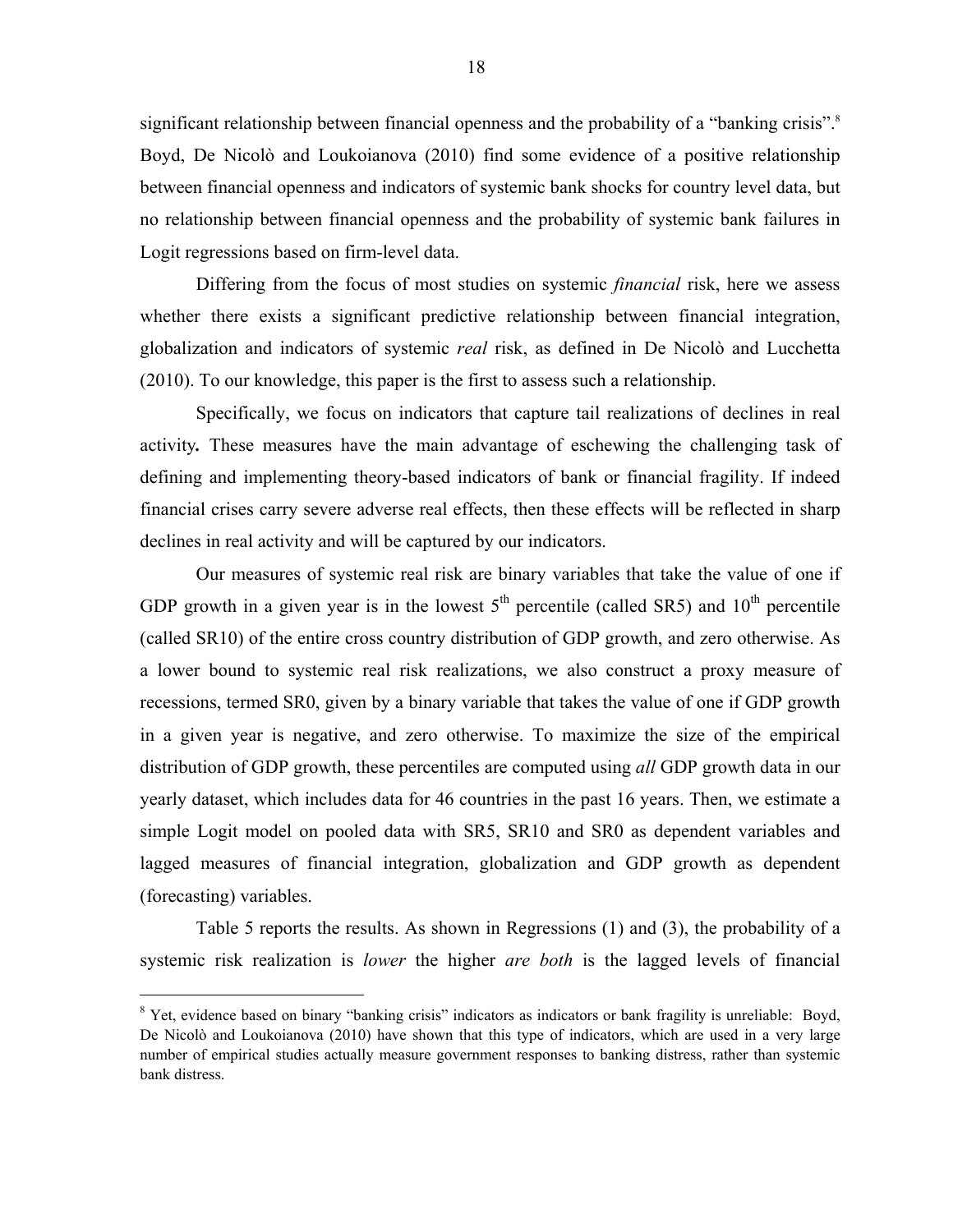integration *(ISPEED* is smaller*)* and globalization*.* Interestingly, and differing from the previous results with growth and growth volatility as the dependent variables, the negative relationship between systemic risk and globalization holds for both advanced and emerging market economies. On the other hand, and consistent with previous results, the negative relationship between the probability of a systemic risk realization and integration appears strongest for emerging markets economies (Regressions (2) and (4)). Lastly, the probability of a "recession" does not depend on financial integration but varies negatively with globalization, and in this case this negative relationship is strongest for advanced economies (Regressions  $(5)$  and  $(6)$ ).

In conclusion, the significant negative relationship between financial integration, globalization and the probability of a systemic risk realization we have uncovered is inconsistent with the conjecture that there exist a trade-off between financial integration, globalization, growth prospects and macroeconomic stability.

#### **VI. THE INDIRECT EFFECTS OF FINANCIAL INTEGRATION ON GROWTH PROSPECTS**

The previous two sections illustrated the *direct* effects of financial integration and globalization on risk-adjusted growth and on systemic real risk. This section examines some specific *indirect* channels through which financial integration is likely to improve countries' growth prospects. Specifically, we examine the two-way predictive relationships between integration and globalization, financial developments, and equity markets liquidity.

# **A. Financial Integration and Globalization**

Empirically assessing the dynamic relationship between financial integration and globalization may clarify the extent to which integration may be either necessary or sufficient for globalization, as well as the converse. To this end, we estimated two dynamic panel models with country and time fixed effects relating lagged values of the annual growth rate of a measure of financial openness and our measure of financial integration *ISPEED*.

As shown in Table 6 (Regressions (1) and (3), an advance in financial integration (a *reduction* in *ISPEED*) predicts an increase in globalization with high significance, but the reverse is also true, suggesting the existence of a virtuous dynamics in which integration and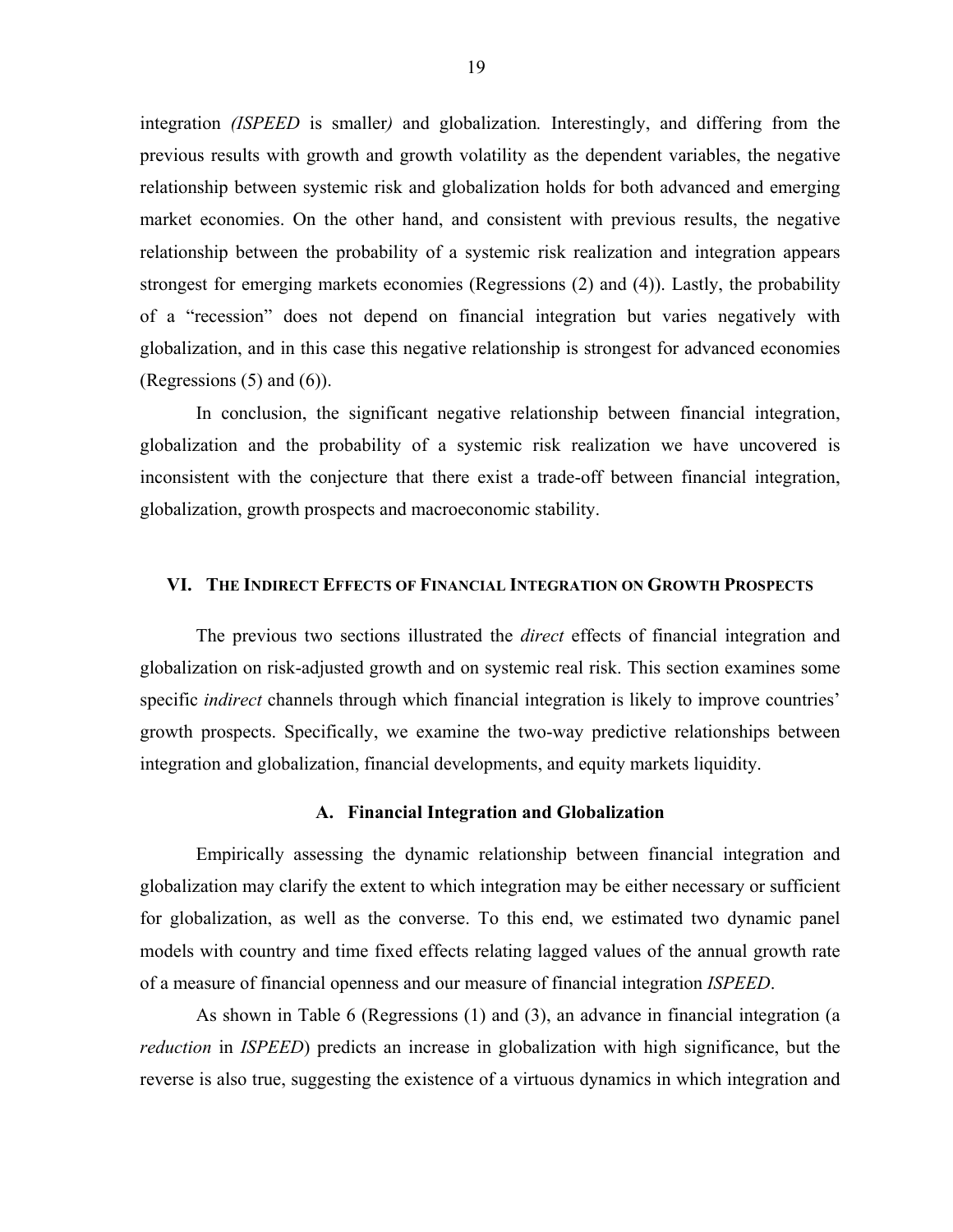globalization are mutually reinforcing. When we allow the coefficients of *ISPEED* and *FGLOB* to differ between advanced and emerging market economies (Regressions (2) and (4)), we find that the two way relationship between integration and globalization is mainly driven by the emerging market countries: the coefficients associated with *ISPEED* and *FGLOB* for these countries are in fact larger and highly significant, whereas those associated with the variables for advanced economies have the same sign, but are not significant.

# **B. Financial Integration and Financial Development**

A large literature has established the important role of financial development in ensuring growth (see e.g. Levine, 2005). A widely used measure of financial depth at a country level is the ratio of total private credit supplied by the banking system relative to GDP. Using the growth rate of this measure as a proxy measure of financial development, we assessed whether financial integration predicts financial development using a twoequation dynamic panel model similar to the one used previously.

As shown in Table 7, an advance in financial integration predicts an advance in financial development (Regressions (1)), but progress in financial development *does not* predict significantly an advance in integration (Regression (3). suggesting the existence of a causal relationship (in the sense of Granger) from financial integration to financial development. Moreover, the predictive power of integration on financial development is primarily significant in emerging markets countries, with the absence of a predictive power of financial development on integration in both groups of countries (Regression (4)).

These results are important for two reasons. First, they suggest that financial markets integration can be instrumental in spurring progress in the entire financial system, and particularly in the banking sector, since our measure of financial development is essentially bank-based. Second, they support our initial claim—and the focus on equity market integration of a portion of the literature—that equity market integration is a key indicator of financial integration more generally, since it involves a market in which claims to future real activity are traded and valued. Progress in valuation in this market can signal improvements in asset valuations of the corporate and household sectors more generally, which are all factors likely to foster financial development.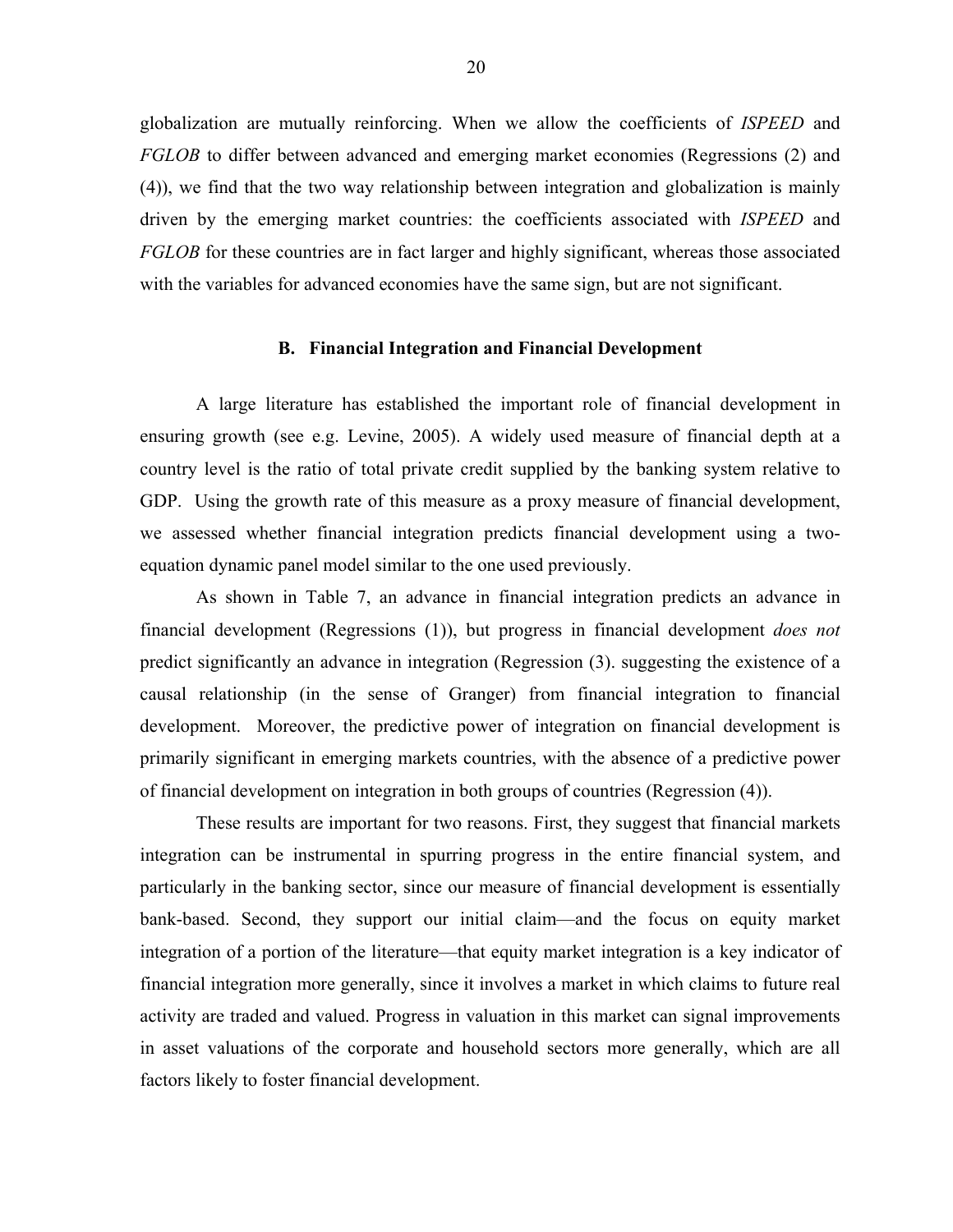# **C. Financial Integration and Equity Market Liquidity**

A third channel through which financial integration might foster growth is through improvements in market liquidity. Improved liquidity in equity markets is a necessary condition for asset valuations to readily reflect changes in fundamentals, as well as being instrumental in lowering firms' cost of capital. Hence, we would like to know whether advances in financial integration lead equity market liquidity. Therefore, we assessed whether our measure of financial integration predicts equity market liquidity, as measured in a standard fashion by stock market turnover. To this end, we estimated a two-equation dynamic panel model similar to the one estimated previously.

As shown in Table 8, advances in financial integration predict significantly advances in equity markets liquidity (Regression (1)), but the reverse does not hold (Regression (3)), again suggesting the existence of a causal relationship (in the sense of Granger) from financial integration to equity markets liquidity. In addition, and similarly to the integrationdevelopment nexus described above, the predictive power of integration on equity markets liquidity is primarily significant in emerging markets countries (Regression (2)), with the absence of a predictive power of development on integration in both groups of countries (Regression (4)). Thus, a further indirect benefit of financial integration lies in its fostering equity markets liquidity

# **VII. THE ROLE OF THE QUALITY OF INSTITUTIONS AND CORPORATE GOVERNANCE**

If financial integration and globalization are important drivers of growth prospects and in and of themselves they do not pose risks of macroeconomic instability, a natural question is: what are their main determinants? Addressing this question aiming at identifying precise mechanisms would require explicit theoretical modeling, which is a task outside the scope of this paper.

Nonetheless, we find it informative to document simple relationships between our integration and globalization measures with two sets of potential determinants that many contributions in the literature have singled out as impacting on the levels of financial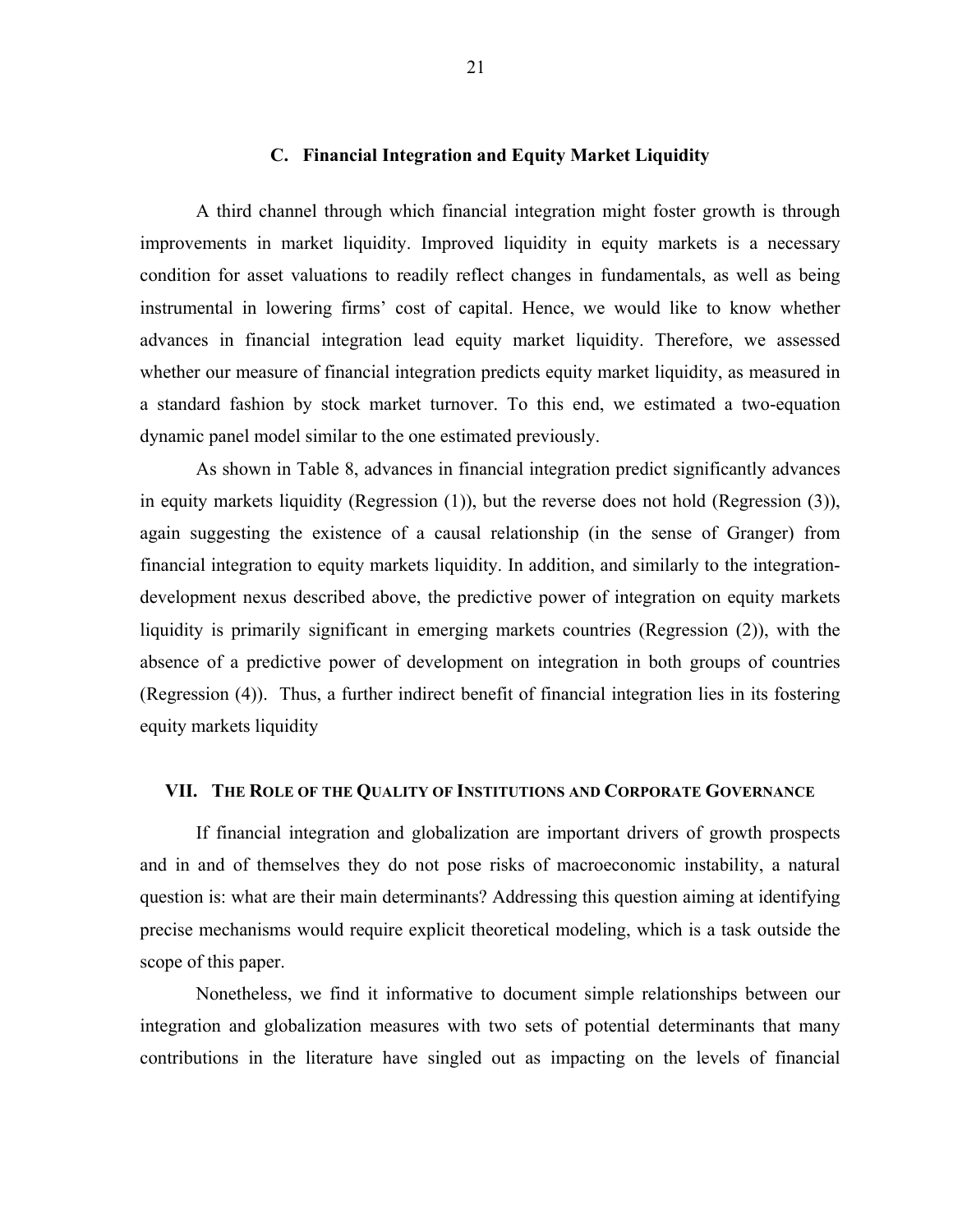integration and globalization: the quality of the institutional environment and that of corporate governance.

We consider the governance indicators constructed by Kaufmann, Krey and Mastruzzi (2009) as measures of the quality of institutions. These include six survey-based measures of institutional quality: *Control of Corruption,* the extent to which public power is exercised for private gain; *Voice and Accountability*, citizens' ability to participate in selecting their government; *Political Stability,* the stability of elected government bodies, *Government Effectiveness*, the quality of public services and that of policy formulation and implementation; *Regulatory Quality*, the ability of the government to implement regulations that permit and promote private sector development; and *Rule of Law,* the quality of contract enforcement and protection of property rights.

As measures of the quality of corporate governance, we take the three indicators of the corporate governance quality index constructed by De Nicolò, Laeven and Ueda (2008), and updated to the year 2008. These indicators capture the quality of corporate governance in the dimensions of accounting disclosure and transparency, and are standardized so that an increase of an indicator signals better corporate governance. The first indicator, *Accounting Standards,* captures the degree of accounting disclosure of firms in a country. The second indicator, *Earning Smoothing*, is a measure of "earnings opacity" that tracks the extent to which managers may conceal the true performance of firms using accruals to smooth fluctuations of annual profits. The third indicator is a measure of *Stock Price Synchronicity*: more synchronous stock price movements have been typically found in countries in which corporate governance is poor and financial systems are less developed.

The relationship between financial integration, globalization, and the quality of institutions and corporate governance was estimated by means of the following random effect model:

$$
Y_{it} = \alpha + \alpha_{1t} + \beta X_{it} + \eta_{it} + \varepsilon_{it}, \qquad (15)
$$

where  $Y_{it}$  is the financial integration measure *ISPEED* or the financial globalization measure *FGLOB,*  $X_{i}$  are the indicators of quality of institutions and corporate governance,  $\alpha_{1}$  are time fixed effects, and  $\eta_{it}$  are random effects.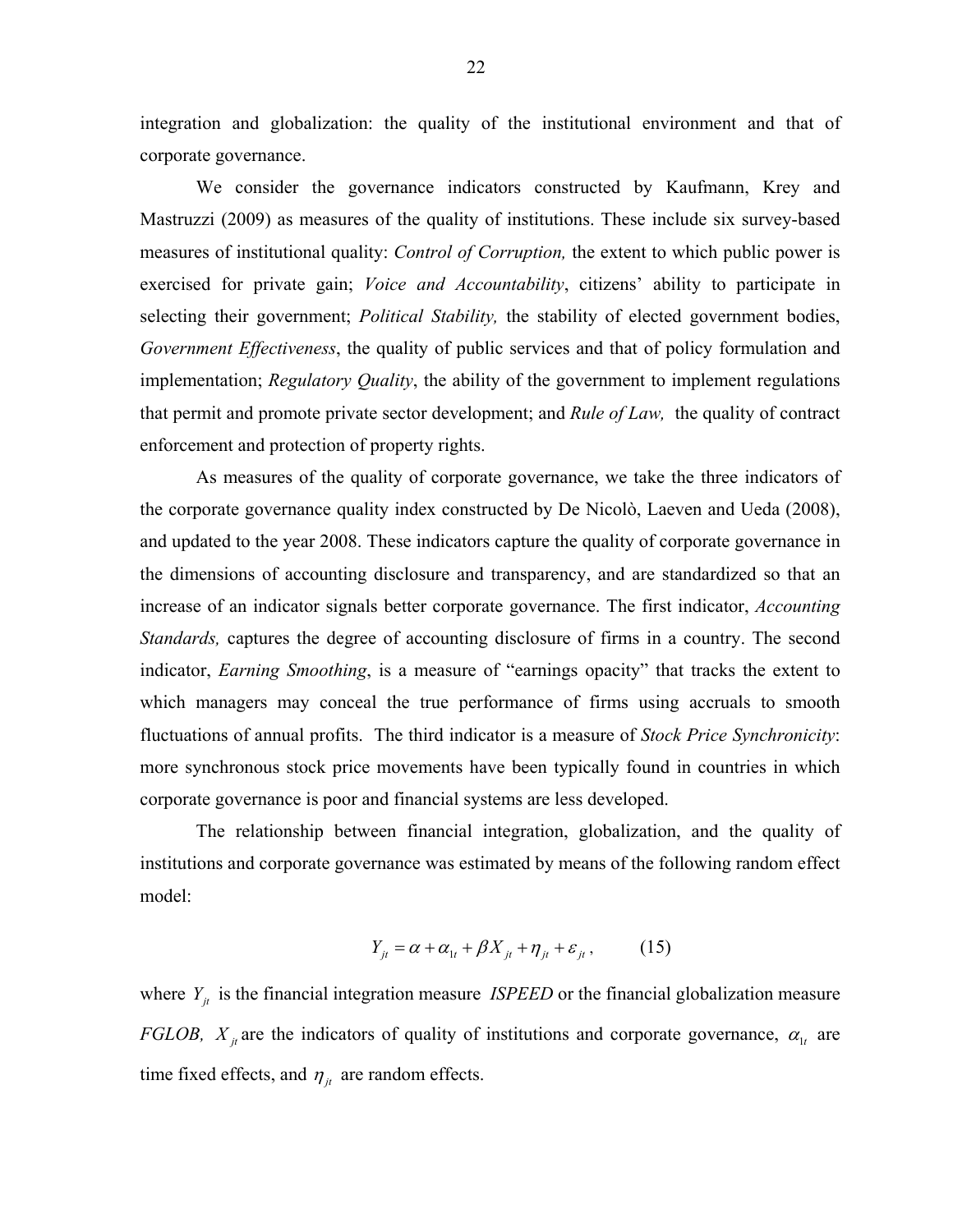Table 9 reports the results of the estimates of the coefficients associated with each institutional and corporate governance variable. Next to each estimate, we also report the quantitative impact of each variable on the dependent variable whenever the relevant coefficient is significant at least at a 10 percent confidence level. This is measured as the change in  $Y_i$  implied by a standard deviation increase in  $X_i$  as a fraction of the sample mean of  $Y_{it}$ .

Note that each indicator of the quality of institutions has a positive and quantitatively significant impact on both financial integration and globalization. Interestingly, Government Effectiveness and Regulatory Quality have the largest quantitative for financial integration, while Political Stability and the Rule of Law have the largest quantitative impact for the globalization indicator. These results are consistent with the view that political instability and weak law enforcement contribute to keep capital markets segmented (see Bekaert, 1995) and discourage foreign direct investment. With regard to corporate governance, only Earning Smoothing has a significant and sizeable impact on financial integration, whereas both Earning Smoothing and Accounting have a positive impact on globalization, with sizeable quantitative effects.

In sum, both financial integration and globalization are positively affected by the quality of institutions and corporate governance. Yet, specific dimensions of institutional quality and corporate governance affect financial integration and globalization differentially: this evidence further demonstrates that financial integration and globalization are related but different phenomena.

# **VIII. CONCLUSIONS**

This paper has analyzed the implications of worldwide and regional financial integration for the efficiency of capital allocation and its impact on countries' growth prospects. We have shown that financial integration has progressed significantly worldwide, particularly in emerging markets, and that advances in financial integration predict future increases in a country's risk-adjusted growth opportunities, while better risk-adjusted growth opportunities do not necessarily predict future advances in integration. Furthermore, financial integration and globalization predict both improvements in countries' growth prospects as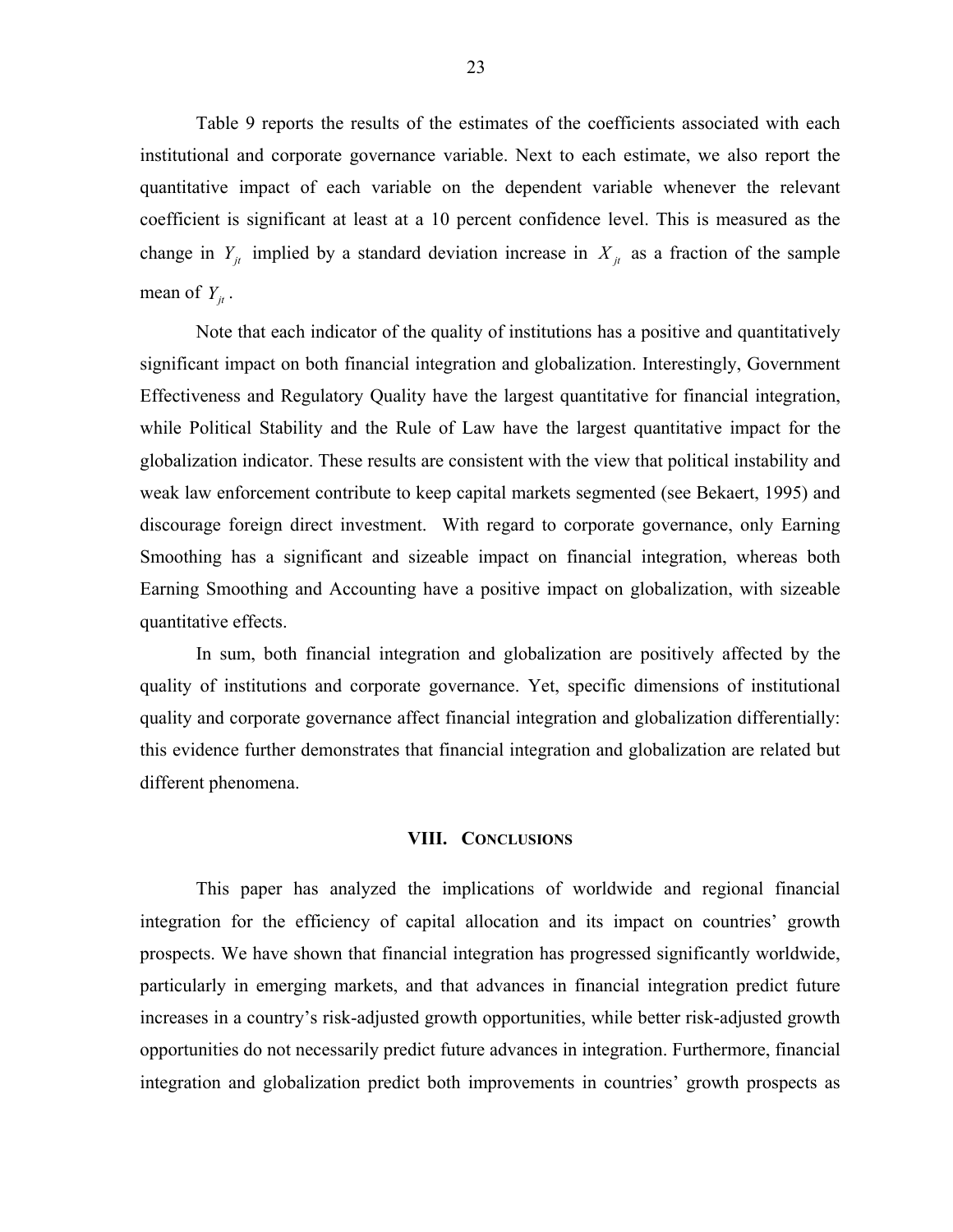well as lower probabilities of systemic real risk realizations. Advances in financial integration and globalization are mutually reinforcing, and financial integration fosters domestic financial development and improvements in equity markets liquidity. Lastly, higher levels of financial integration and globalization are associated with better institutions and corporate governance.

Overall, these results suggest that financial integration and globalization are likely to yield the beneficial real effects resulting from a more efficient resource allocation predicted by theory, and we find no costs in the dimension of macroeconomic instability. Policies aimed at fostering financial integration of capital markets and financial sectors, as well as removing impediments to financial globalization, may be necessary, albeit not sufficient, to allow countries to reap their benefits.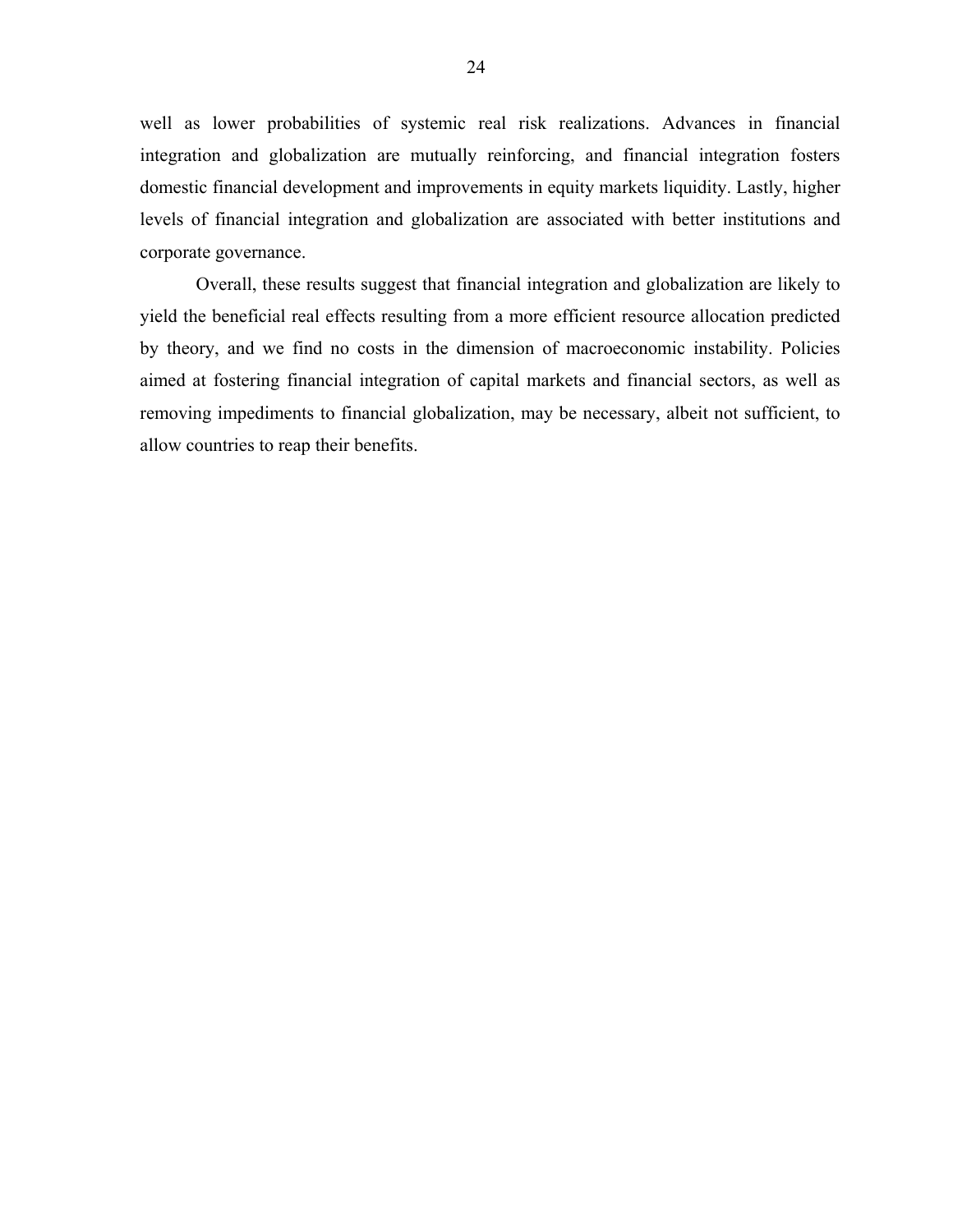# **REFERENCES**

- Adjaouté, Kpate, and Jean-Pierre Danthine, 2004, Equity Returns and Integration: Is Europe Changing?, *Oxford Review of Economic Policy* 20(4), 555-70.
- Barro, Robert, and Xavier Sala-i-Martin, 2003, *Economic Growth*, 2nd Edition, MIT Press, Cambridge, Massachusetts.
- Bekaert, Geert, 1995, Market integration and investment barriers in emerging equity markets, World Bank Economic Review 9, 75–107.
- Bekaert, Geert, Campbell Harvey, and Christian Lundblad, 2005, Does Financial Liberalization Spur Growth?, *Journal of Financial Economics*, Vol. 77, 3-55.
- Bekaert, Geert, Campbell Harvey, and Christian Lundblad, 2006, Growth Volatility and Financial Liberalization, *Journal of International Money and Finance*, Vol. 25, 370- 403.
- Bekaert, Geert, Campbell Harvey, and Christian Lundblad, 2009, Financial Openness and Productivity, NBER WP No. 14843.
- Bekaert, Geert, Campbell Harvey, Christian Lundblad and Stephan Siegel, 2007, Global Growth Opportunities and Market Integration, *Journal of Finance* 62(3), 1081-1137.
- Bekaert, Geert, Campbell Harvey, Christian Lundblad and Stephan Siegel, 2009, What Segments Equity Markets?, NBER WP No. 14802.
- Blundell, Richard and Stephen Bond. 1998. Initial Conditions and Moment Restrictions in Dynamic Panel-data Models. *Journal of Econometrics*, 87: 115-143.
- Bonfiglioli, Alessandra, 2008, Financial Integration, Productivity and Capital Accumulation", *Journal of International Economics*, 76, 337-55.
- Boyd, John, Gianni De Nicolò, and Elena Loukoianova, 2010, Banking Crises and Crisis Dating: Theory and Evidence, CESifo Working Paper # 3134, July.
- Buch, Claudia, Joerge Dopke and Christian Pierdzioch, 2005, Financial Openness and Business Cycle Volatility, *Journal of International Money and Finance*, 24, 744-765.
- De Nicolo, Gianni and Irina Ivaschenko. 2008. Financial Integration and Risk-Adjusted Growth Opportunities. *IMF Working Paper* WP/08/126.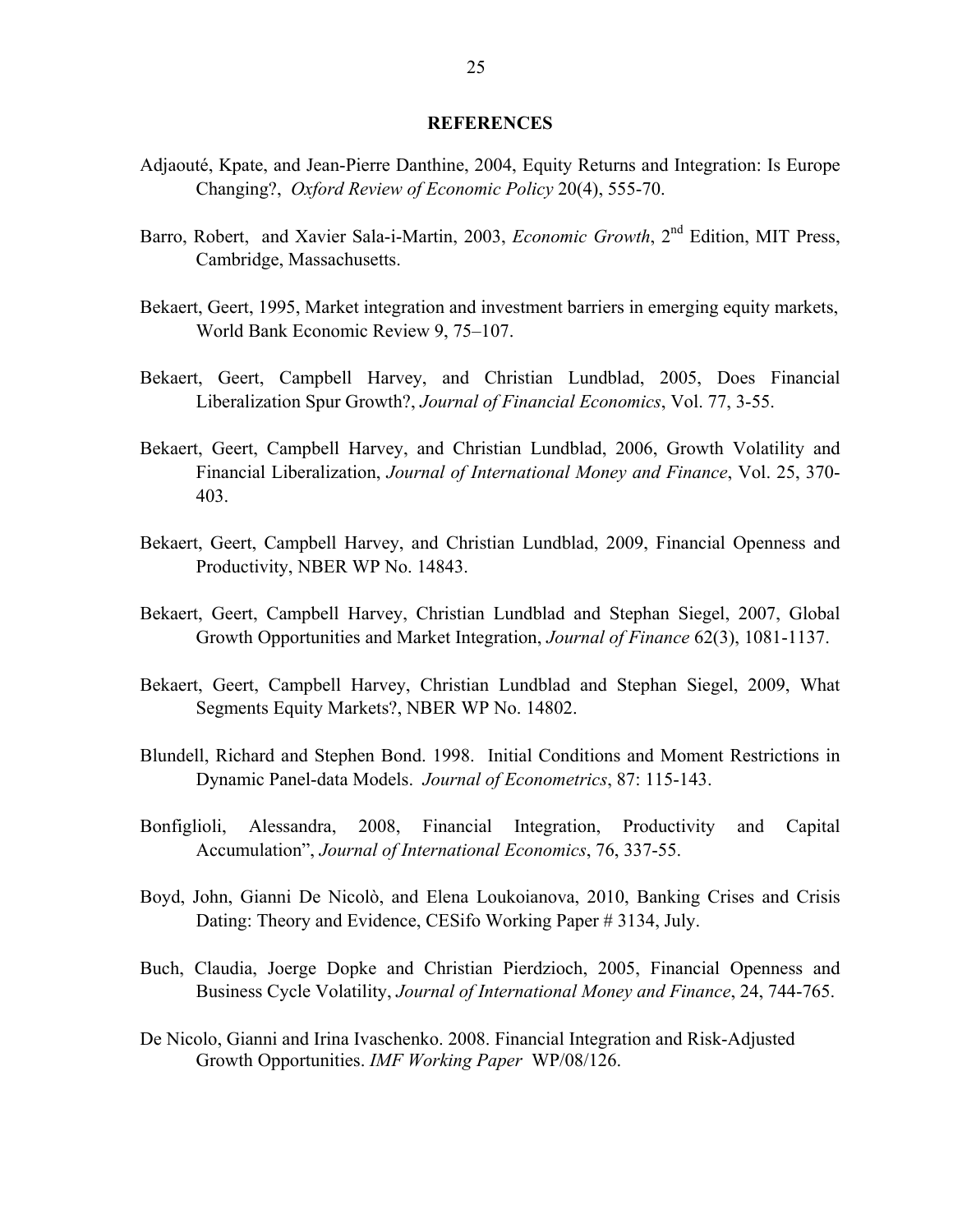- De Nicolò, Gianni, Luc Laeven and Kenichi Ueda, 2008, Corporate Governance Quality: Trends and Real Effects, *Journal of Financial Intermediation,* Vol. 17, 198-228*.*
- De Nicolò, Gianni and Marcella Lucchetta, 2010, Systemic Risks and the Macroeconomy, IMF Working Paper 10/52, forthcoming in *Quantifying Systemic Risk*, Joseph Haubrich and Andrew Lo Eds. (National Bureau of Economic Research, Cambridge, Massachusetts).
- De Nicolò, Gianni, Alexander Tieman, 2008, Economic Integration and Financial Stability: A European Perspective, Chapter 12 in *Building the Financial Foundations of the Euro - Experiences and Challenges*, Editors: Lars Jonung, Christoph Walkner and Max Watson, Rutledge, London.
- Garcia-Herrero, Alicia and Philip Wooldridge, 2007, "Global and Regional Financial Integration: Progress in Emerging Markets," *BIS Quarterly Review*, September, 57- 70.
- Gourinchas, Pierre-Olivier, and Olivier Jeanne, 2006, "The Elusive Gains from International Financial Integration," *Review of Economic Studies* 73(3), 715–41.
- Heathcote, Jonathan, and Fabrizio Perri, 2004, Financial Globalization and Real Regionalization, *Journal of Economic Theory* 119(1), 207–43.
- ———, 2009, The International Diversification Puzzle Is Not As Bad As You Think, working paper (Federal Reserve Bank of Minneapolis).
- Kalemi-Ozcam, Sebnem, Bent Sorensen and Vadym Volosovych, 2010, Deep Financial Integration and Volatility, NBER Working Paper # 15900, April.
- Kaufmann, Daniel, Aart Krey and Massimo Mastruzzi, 2009, Governance Matters VII: Aggregate and Individual Governance Indicators, 1996-2007, World Bank Policy Research Working Paper no. 4654.
- Kose, Ayhan, Eswar Prasad, Kenneth Rogoff, and Shang-Jin Wei, 2009, Financial Globalization: A Reappraisal, *IMF Staff Papers* 56 (1), 8-62.
- Lane, Philip R., and Gian Maria Milesi-Ferretti, 2007, The External Wealth of Nations Mark II: Revised and Extended Estimates of Foreign Assets and Liabilities, Journal *of International Economics* 73(2), 223-50.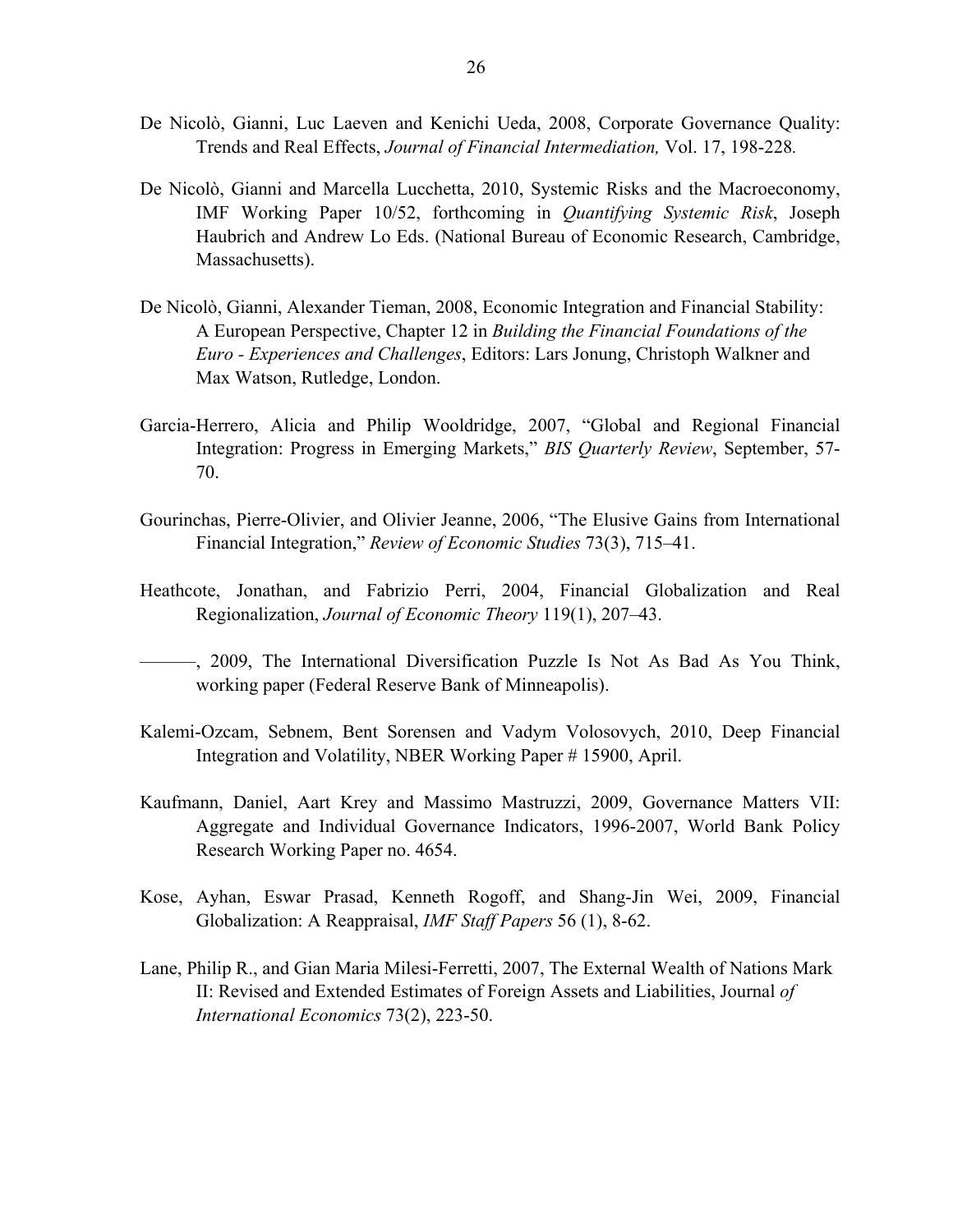- Levine, Ross, 2005, Finance and Growth: Theory and Evidence, in *Handbook of Economic Growth*, Philippe Aghion and Steven Durlauf, editors. Elsevier Science, Amsterdam, 865-934.
- Mendoza, Enrique, Vincenzo Quadrini, and José-Víctor Ríos-Rull, 2009, Financial Integration, Financial Development and Global Imbalances, *Journal of Political Economy* 117(3), 371-416.
- Obstfeld, Maurice, 2009, International Finance and Growth in Developing Countries: What Have We Learned?, *IMF Staff Papers* 56(1), 63-111.
- Pesaran, Hashem, 2007, A Simple Panel Unit Root Test in the Presence of Cross Section Dependence, *Journal of Applied Econometrics* 22, 265-312..
- Quinn, D. and A. Toyoda, 2008, Does Capital Account Liberalization Lead to Economic Growth? An Empirical Investigation, *Review of Financial Studies,* 21, 1403-1449.
- Solnik, B. and J. Roulet. 2000. Dispersion as Cross-Sectional Correlation. *Financial Analysts Journal*. 56(1). pp. 54-61.
- Stiglitz, Joseph E., 2010, Risk and Global Economic Architecture: Why Full Financial Integration May Be Undesirable, NBER Working Paper 15718, February.
- Stulz, René M., 1999, Globalization of Equity Markets and the Cost of Capital, *Journal of Applied Corporate Finance*, 12, 3, 8-25.
- Stulz, René M., 2005, "The Limits of Financial Globalization," *Journal of Finance* , 60, 4, 1595-1638.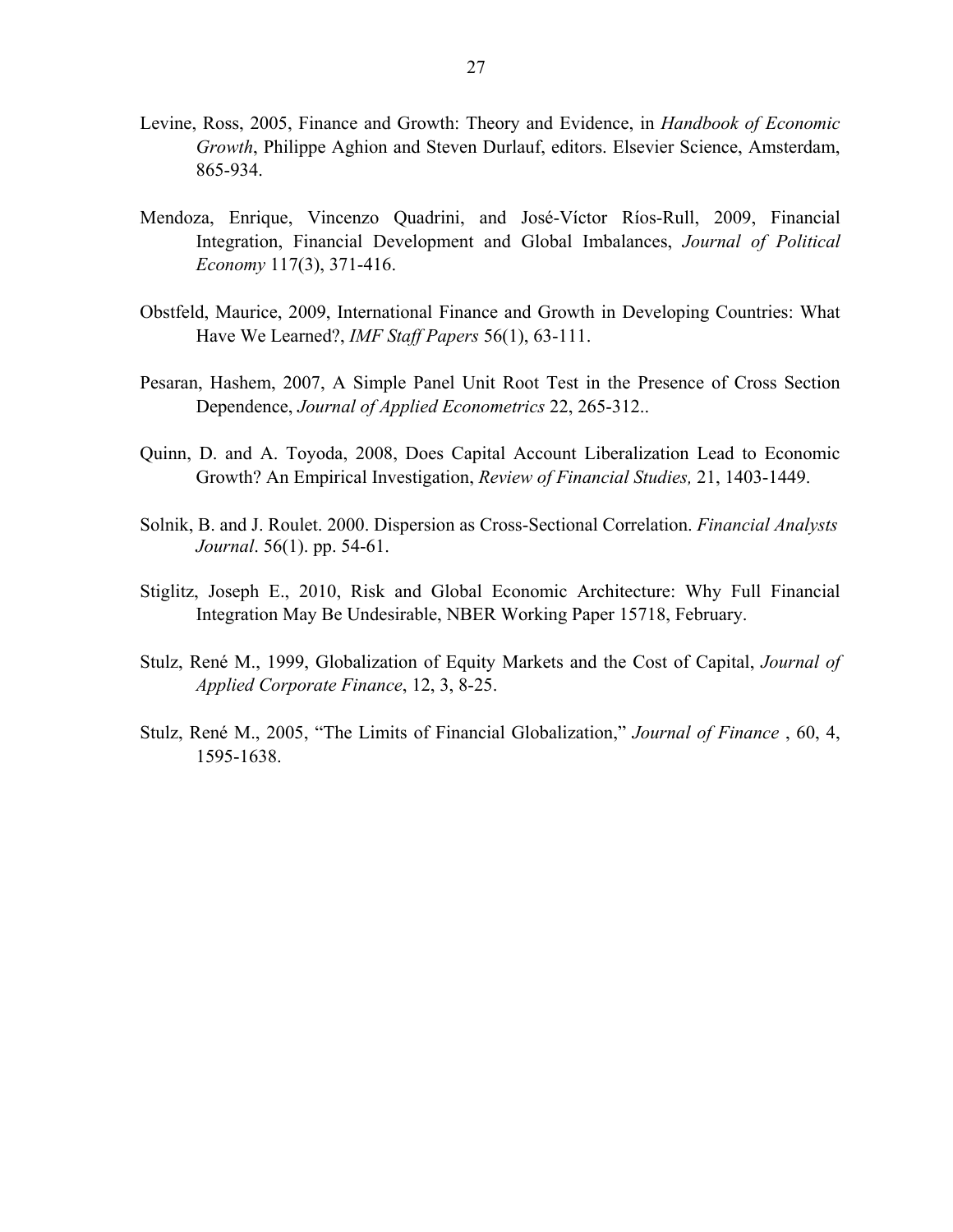# **Table 1. Convergence of Cross-Country Variances and Idiosyncratic Volatility of Equity Premiums**

The estimated model is: 
$$
\overline{\sigma}_X^2(t) = A_0 + A_1 t + A_2 F_t^2 + A_3 \overline{\sigma}_X^2(t-1) + H_t \eta_t
$$

$$
H_t^2 = B_0 + B_1 t + B_2 \eta_{t-1}^2 + B_3 H_{t-1}^2
$$

 $\overline{\sigma}_X^2(t)$  is the cross-sectional variance of equity premiums, and  $H_t^2$  is the variance of  $\overline{\sigma}_X^2(t)$  net of the variance of the common risk factor  $F_t$ , estimated as the first principal component of countries' equity premiums. p-values are reported in brackets; \* denotes p <0.10, \*\* p <0.05, \*\*\* p<0.01. The range of monthly data is 1985:1-2009:04. **A. World Integration**

| A. WONU MICHANDII        |                  |                         |                  |                      |                  |
|--------------------------|------------------|-------------------------|------------------|----------------------|------------------|
|                          | (1)              | (2)                     | (3)              | (4)                  | (5)              |
|                          | All              | <b>Excluding</b>        | <b>Excluding</b> | <b>Excluding</b>     | <b>Excluding</b> |
|                          | <b>Countries</b> | <b>Emerging Markets</b> | Asia             | <b>Latin America</b> | <b>Europe</b>    |
| <b>Mean Equation</b>     |                  |                         |                  |                      |                  |
| A0                       | 99.743***        | $0.903**$               | 224.825***       | $5.327***$           | $-37.260***$     |
|                          | [0.00]           | [0.02]                  | [0.00]           | [0.00]               | [0.00]           |
| A1                       | $-0.370***$      | $-0.002***$             | $-0.247***$      | $-0.205***$          | $-0.092***$      |
|                          | [0.00]           | [0.05]                  | [0.00]           | [0.00]               | [0.00]           |
| A2                       | $0.020***$       | $0.001***$              | $0.031***$       | $0.027***$           | 0.017            |
|                          | [0.00]           | [0.00]                  | [0.00]           | [0.00]               | [0.00]           |
| A <sub>3</sub>           | $-0.062**$       | $0.805***$              | $-0.103$         | 0.098                | $0.368***$       |
|                          | [0.04]           | [0.00]                  | [0.27]           | [0.00]               | [0.00]           |
| <b>Variance Equation</b> |                  |                         |                  |                      |                  |
| B <sub>0</sub>           | 121.548***       | 0.006                   | 155.165          | 21.924***            | 2.214            |
|                          | [0.00]           | [0.91]                  | [0.11]           | [0.00]               | [0.87]           |
| <b>B1</b>                | $-0.380***$      | 0.001                   | $-0.423$         | $1.512***$           | $-0.005$         |
|                          | [0.00]           | [0.93]                  | [0.13]           | [0.00]               | [0.90]           |
| <b>B2</b>                | $6.809***$       | $0.557***$              | $4.167***$       | $0.197***$           | $1.059***$       |
|                          | [0.00]           | [0.00]                  | [0.00]           | [0.00]               | [0.00]           |
| B <sub>3</sub>           | 0.006            | $0.576***$              | 0.014            | $-0.033***$          | $0.486***$       |
|                          | [0.34]           | [0.00]                  | [0.29]           | [0.00]               | [0.00]           |

| <b>B. Regional Integration</b> |             |                      |               |                        |
|--------------------------------|-------------|----------------------|---------------|------------------------|
|                                | (6)         | (7)                  | (8)           | (9)                    |
|                                | Asia        | <b>Latin America</b> | <b>Europe</b> | <b>Europe</b>          |
|                                |             |                      |               | <b>Excluding</b>       |
|                                |             |                      |               | <b>Emerging Europe</b> |
| <b>Mean Equation</b>           |             |                      |               |                        |
| A0                             | $8.764***$  | $-9.929***$          | 16.757***     | $0.575**$              |
|                                | [0.00]      | [0.00]               | [0.00]        | [0.03]                 |
| A1                             | $-0.042***$ | $-0.226***$          | $-0.120***$   | $-0.002**$             |
|                                | [0.00]      | [0.00]               | [0.00]        | [0.04]                 |
| A2                             | $0.049***$  | $0.007***$           | $0.042***$    | $0.001***$             |
|                                | [0.00]      | [0.00]               | [0.00]        | $[0.00]$               |
| A3                             | $0.107**$   | $0.504***$           | $0.255***$    | $0.855***$             |
|                                | [0.02]      | [0.00]               | [0.00]        | $[0.00]$               |
| <b>Variance Equation</b>       |             |                      |               |                        |
| BO                             | 11.168***   | 60.733***            | $-6.528$      | $-0.003$               |
|                                | $[0.00]$    | [0.00]               | $[0.26]$      | [0.83]                 |
| <b>B1</b>                      | $-0.022$    | $-0.183***$          | 0.111         | $-0.001$               |
|                                | [0.25]      | [0.00]               | [0.16]        | [0.83]                 |
| <b>B2</b>                      | $1.133***$  | 6.681                | $1.867***$    | $0.441***$             |
|                                | [0.00]      | [0.75]               | [0.00]        | [0.00]                 |
| B <sub>3</sub>                 | $0.271***$  | $0.098***$           | 0.091         | $0.707***$             |
|                                | [0.00]      | [0.00]               | [0.17]        | [0.00]                 |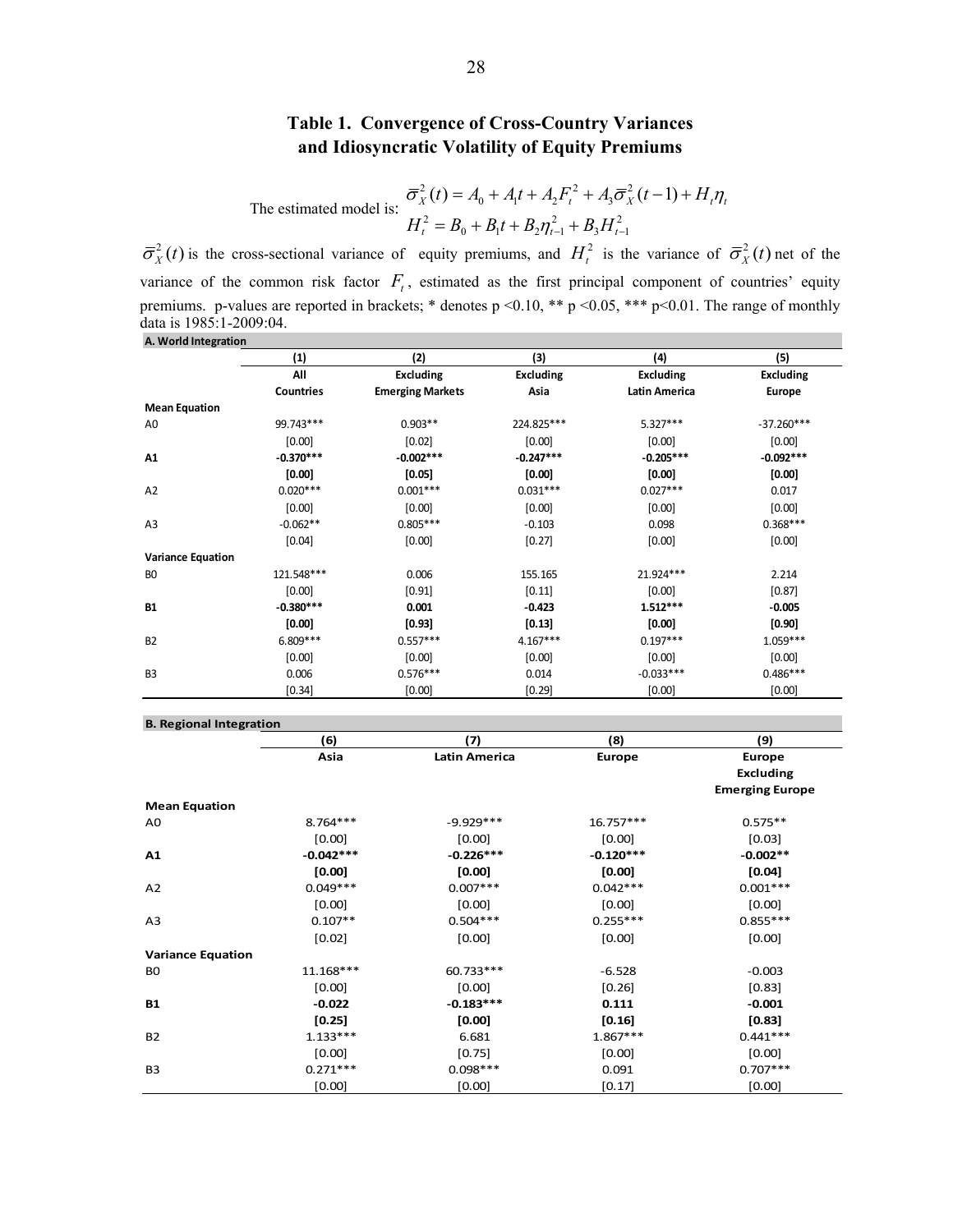# **Table 2. Risk-Adjusted Growth Opportunities Predict Growth**

The estimated model is:  $GDPG_{jt} = \alpha_{1j} + \alpha_{2t} + \beta RAGO_{jt-1} + \gamma GDPG_{jt-1} + \varepsilon_{jt}$ ,

GDPG is real GDP growth, *RAGO* is the measure of risk-adjusted growth opportunities.  $\alpha_{1i}$  are country fixed effects, and  $\alpha_{2t}$  are time fixed-effects Estimates are obtained by the GMM System estimator of Blundell and Bond (1998). M1 and M2 are the p-values of the Arellano-Bond statistics for first and second order correlation of residuals; Sargan is the p-value obtained by estimates of the two-step version of the models. Robust p-values are reported in brackets; \* denotes p <0.10, \*\* p <0.05, \*\*\* p<0.01. The range of annual data is 1985-2009.

|                        | $\left( 1\right)$ | (2)        |
|------------------------|-------------------|------------|
|                        | GDPG(t)           | GDPG(t)    |
| $GDPG(t-1)$            | $0.343***$        | $0.341***$ |
|                        | [0.00]            | [0.00]     |
| <b>RAGO(t-1)</b>       | $1.613***$        |            |
|                        | [0.00]            |            |
| RAGO(t-1)*ADV          |                   | $1.175***$ |
|                        |                   | [0.00]     |
| RAGO(t-1)*(1-ADV)      |                   | $1.759***$ |
|                        |                   | [0.00]     |
| Constant               | 0.252             | 0.278      |
|                        | [0.56]            | [0.53]     |
| $M1(p-value)$          | 0.00              | 0.00       |
| $M2(p-value)$          | 0.95              | 0.98       |
| Sargan(p-value)        | 1.00              | 1.00       |
| Observations/Countries | 870/50            | 870/50     |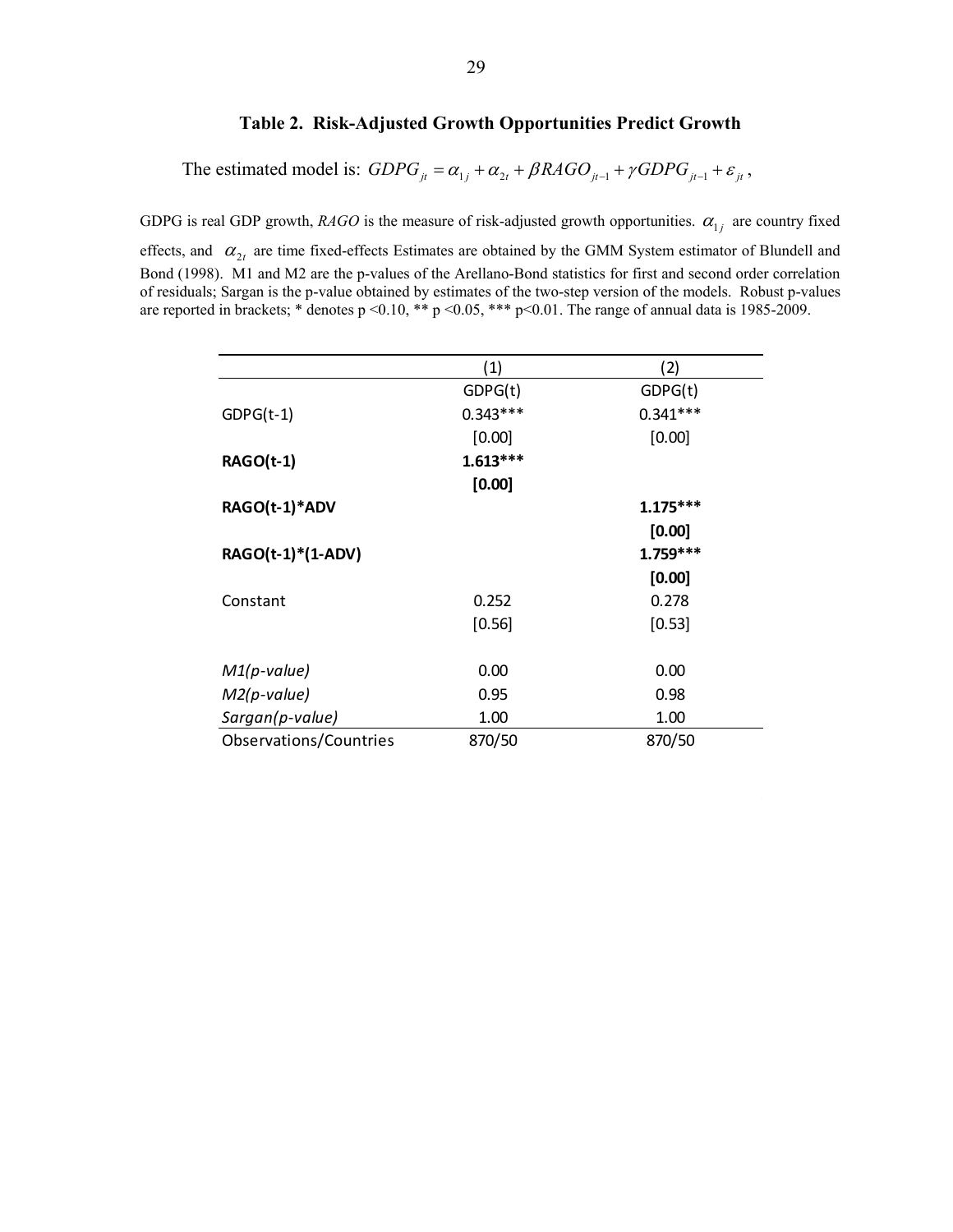# **Table 3. Financial Integration and Risk-Adjusted Growth Opportunities**

The estimated models are:

$$
\Delta RAGO_{ji} = \alpha_{1j} + \beta_1 ISPEED_{jt-1} + (\gamma_1 - 1)RAGO_{jt-1} + \delta_{11}ARAGO_{t-1} + \delta_{12}A\Delta RAGO_{t-1} + \varepsilon_{1jt}
$$
  

$$
\Delta ISPEED_{jt} = \alpha_{2j} + \beta_2 RAGO_{jt-1} + (\gamma_2 - 1)ISPEED_{jt-1} + \delta_{12}AISPEED_{jt-1} + \delta_{22}A\Delta ISPEED_{jt-1} + \varepsilon_{2jt}
$$

 *RAGO* is the measure of risk-adjusted growth opportunities, and *ISPEED* is the measure of financial integration. The other variables are explained in the text. Estimates are obtained with country fixed effects regressions. Standard errors are clustered by country. Robust p-values are reported in brackets; \* denotes p  $\sim 0.10$ , \*\* p  $\lt 0.05$ , \*\*\* p $\lt 0.01$ . The range of monthly data is 1085:01-2009:04.

|                        | (1) All countries | (2) Europe  | (3) Asia    | (4) Latin America |
|------------------------|-------------------|-------------|-------------|-------------------|
|                        | DRAGO(t)          | DRAGO(t)    | DRAGO(t)    | DRAGO(t)          |
| ISPEED(t-1)            | $-0.001**$        | $-0.001**$  | $-0.001**$  | $-0.003***$       |
|                        | [0.01]            | [0.02]      | [0.04]      | [0.00]            |
| $RAGO(t-1)$            | $-0.158***$       | $-0.144***$ | $-0.081***$ | $-0.306**$        |
|                        | [0.00]            | [0.00]      | [0.00]      | [0.03]            |
| ARAGO(t-1)             | $0.078*$          | 0.0687      | $-0.001$    | $0.223*$          |
|                        | [0.08]            | [0.17]      | [0.96]      | [0.08]            |
| ADRAGO(t-1)            | $0.528***$        | $0.561***$  | $0.478***$  | $0.509***$        |
|                        | [0.00]            | [0.00]      | [0.00]      | [0.00]            |
| R-squared (within)     | 0.256             | 0.266       | 0.257       | 0.265             |
| R-squared (between)    | 0.006             | 0.001       | 0.022       | 0.049             |
|                        | (5) All countries | (6) Europe  | (7) Asia    | (8) Latin America |
|                        | DISPEED(t)        | DISPEED(t)  | DISPEED(t)  | DISPEED(t)        |
| <b>RAGO(t-1)</b>       | $-0.129*$         | $-0.225*$   | $-0.037$    | $-0.171*$         |
|                        | [0.08]            | [0.07]      | [0.25]      | [0.09]            |
| $ISPEED(t-1)$          | $-0.280***$       | $-0.310***$ | $-0.218***$ | $-0.167***$       |
|                        | [0.00]            | [0.00]      | [0.00]      | [0.00]            |
| AISPEED(t-1)           | $0.193**$         | $0.193**$   | $0.089**$   | 0.051             |
|                        | [0.02]            | [0.04]      | [0.02]      | [0.21]            |
| ADISPEED(t-1)          | $-0.264***$       | $-0.236**$  | $-0.470***$ | $-0.035$          |
|                        | $[0.00]$          | [0.01]      | [0.00]      | [0.39]            |
| R-squared (within)     | 0.133             | 0.077       | 0.160       | 0.071             |
| R-squared (between)    | 0.061             | 0.074       | 0.230       | 0.116             |
| Observations/countries | 10102/48          | 5348/26     | 3164/14     | 1566/8            |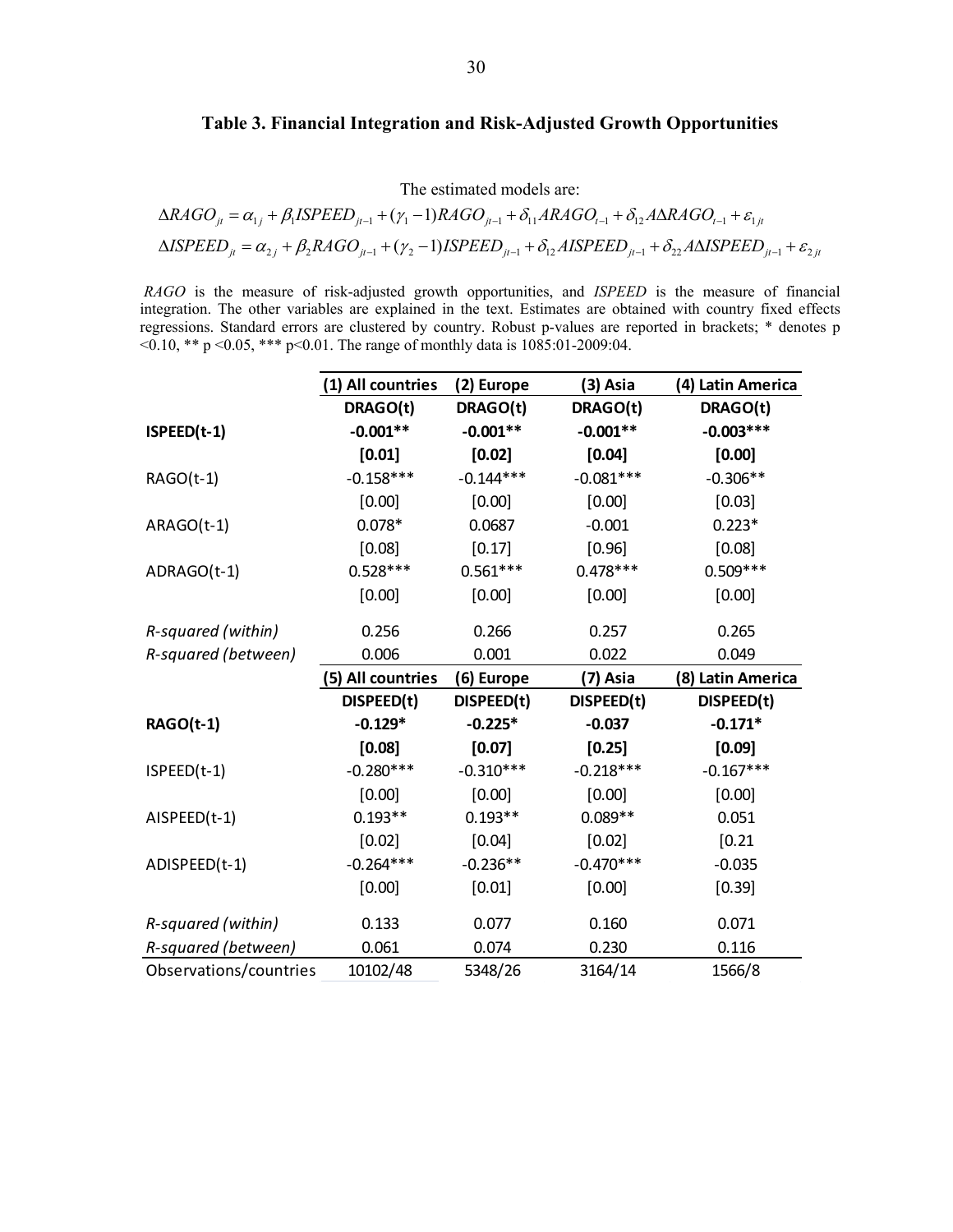# **Table 4. Financial Integration, Globalization, Growth and Growth Volatility**

The estimated models are:

$$
GDPG_{jt} = \alpha_{1j} + \alpha_{2t} + \beta I SPEED_{jt-1} + \gamma FG_{jt-1} + \delta GDPG_{jt-1} + \varepsilon_{jt},
$$
  
\n
$$
GDPGV_{jt} = \alpha_{1j} + \alpha_{2t} + \beta I SPEED_{jt-1} + \gamma FGLOB_{jt-1} + \delta GDPGV_{jt-1} + \varepsilon_{jt}
$$

*GDPG* is GDP growth, GDPGV is the proxy measure of GDP growth volatility, *ISPEED* is the financial integration measure, and *FGLOB is* the financial globalization measure.  $\alpha_{1j}$  are country fixed effects, and

 $\alpha_{2t}$  are time fixed-effects. Estimates are obtained by the GMM System estimator of Blundell and Bond (1998). M1 and M2 are the p-values of the Arellano-Bond statistics for first and second order correlation of residuals; Sargan is the p-value obtained by estimates of the two-step version of the models. Robust p-values are reported in brackets;  $*$  denotes p <0.10,  $**$  p <0.05,  $***$  p <0.01. The range of annual data is 1992-2008.

|                           | (1)         | (2)         | (3)         | (4)          |
|---------------------------|-------------|-------------|-------------|--------------|
|                           | GDPG(t)     | GDPG(t)     | GDPGV(t)    | GDPGV(t)     |
| $GDPG(t-1)$               | $0.461***$  | $0.395***$  |             |              |
|                           | [0.00]      | [0.00]      |             |              |
| $GDPGV(t-1)$              |             |             | 0.0556      | 0.0684       |
|                           |             |             | [0.22]      | [0.23]       |
| ISPEED(t-1)*ADV           |             | 0.00684     |             | $-0.0296$    |
|                           |             | $[0.32]$    |             | $[0.35]$     |
| $ISPEED(t-1)*(1-ADV)$     |             | $-0.000171$ |             | $0.00216***$ |
|                           |             | [0.28]      |             | [0.00]       |
| FGLOB(t-1)*ADV            |             | $0.0576***$ |             | 0.0964       |
|                           |             | [0.00]      |             | $[0.43]$     |
| <b>FGLOB(t-1)*(1-ADV)</b> |             | $0.0455*$   |             | $-0.0958$    |
|                           |             | [0.06]      |             | $[0.31]$     |
| $ISPEED(t-1)$             | $-0.000102$ |             | 0.00239 *** |              |
|                           | [0.347]     |             | [0.00]      |              |
| FGLOB(t-1)                | $0.0539***$ |             | $-0.0338$   |              |
|                           | [0.00]      |             | $[0.57]$    |              |
| Constant                  | 0.278       | 2.285***    | 6.897***    | 5.583 ***    |
|                           | [0.818]     | [0.00]      | [0.00]      | [0.00]       |
| $M1(p$ -value)            | 0.00        | 0.00        | 0.01        | 0.01         |
| $M2(p-value)$             | 0.17        | 0.16        | 0.67        | 0.81         |
| Sargan(p-value)           | 1.00        | 1.00        | 1.00        | 1.00         |
| Observations/Countries    | 687/46      | 687/46      | 687/46      | 687/46       |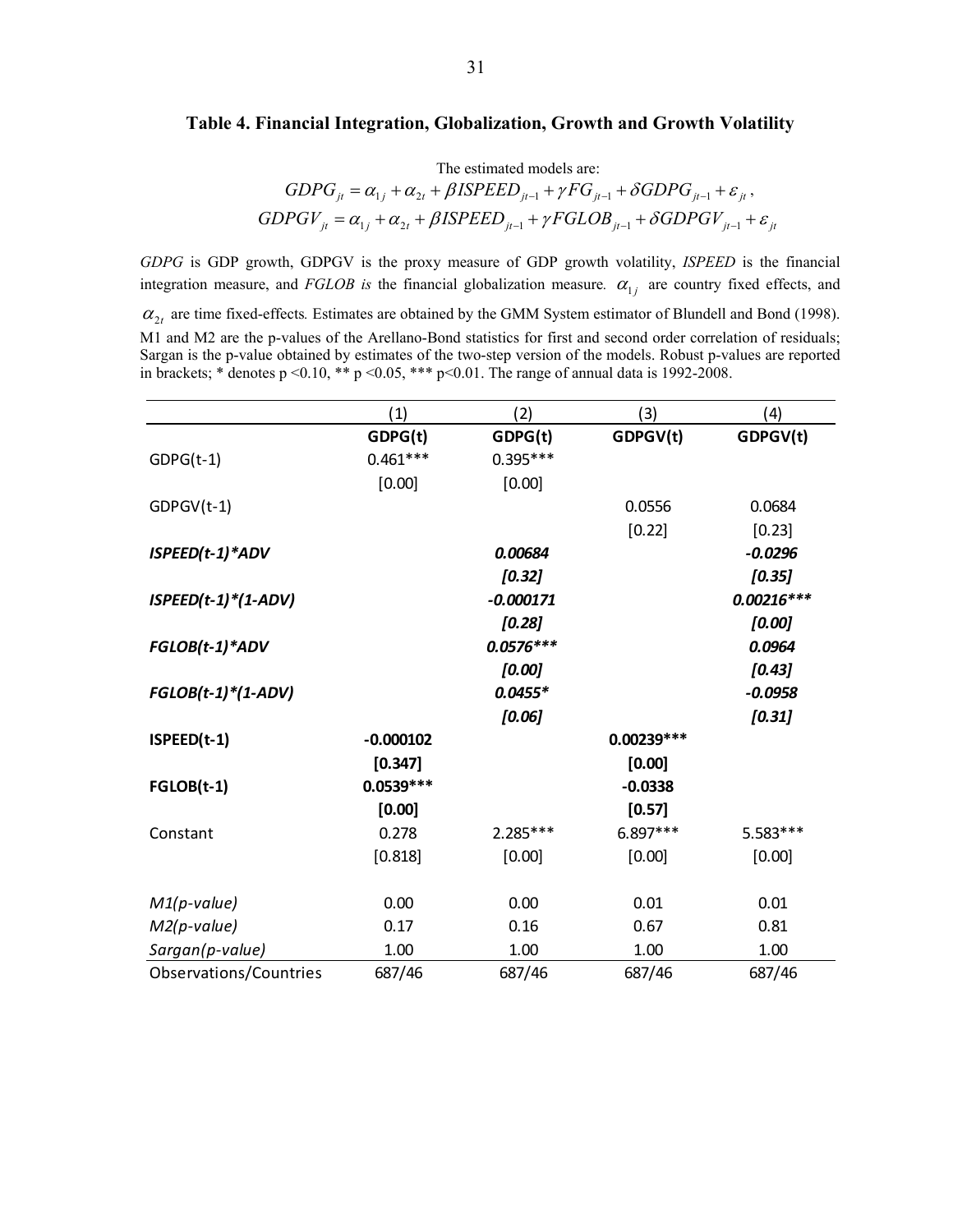# **Table 5. Financial Integration, Globalization and Systemic Real Risk**

The estimated models are of the form:

$$
P(SR_{jt} = 1) = Logit(\alpha + \beta I S P E E D_{jt-1} + \gamma FG_{jt-1} + \delta G D P G_{jt-1})
$$

*SR* are the indicators of systemic real risk: SR5 and SR10 equal to 1 if real GDP growth is lower than the 5<sup>th</sup> and 10<sup>th</sup> percentile of the cross-country distribution of GDP growth, and 0 otherwise; SR0 equals to 1 if real GDP growth is negative, and 0 otherwise. *ISPEED* is the financial integration measure, and *FG* is the financial globalization measure *FGLOB*, given by the annual growth rate of financial openness *(*absolute value of *FGLOB*), and *GDPG* is GDP growth. Estimates are obtained by Logit pooled regressions with standard errors clustered by country. Robust p-values are reported in brackets; \* denotes p <0.10, \*\* p <0.05, \*\*\* p<0.01. The range of annual data is 1992-2008.

|                           | (1)           | (2)          | (3)          | (4)          | (5)             | (6)             |
|---------------------------|---------------|--------------|--------------|--------------|-----------------|-----------------|
|                           | SR5           | SR5          | <b>SR10</b>  | <b>SR10</b>  | SR <sub>0</sub> | SR <sub>0</sub> |
| ISPEED(t-1)*ADV           |               | $-0.0112$    |              | $-0.0120$    |                 | $-0.00329$      |
|                           |               | $[0.36]$     |              | $[0.42]$     |                 | [0.69]          |
| $ISPEED(t-1)*(1-ADV)$     |               | $0.000280**$ |              | 0.000156     |                 | 0.000155        |
|                           |               | [0.04]       |              | [0.20]       |                 | [0.21]          |
| FGLOB(t-1)*ADV            |               | $-0.250***$  |              | $-0.0652**$  |                 | $-0.0448**$     |
|                           |               | [0.00]       |              | [0.02]       |                 | [0.03]          |
| <b>FGLOB(t-1)*(1-ADV)</b> |               | $-0.0331*$   |              | $-0.0453***$ |                 | $-0.0497***$    |
|                           |               | [0.08]       |              | [0.00]       |                 | [0.00]          |
| $GDPG(t-1)$               | $-0.186$      |              | $-0.218***$  |              | $-0.263***$     |                 |
|                           | [0.14]        |              | [0.00]       |              | [0.00]          |                 |
| GDPG(t-1)*ADV             |               | $0.239***$   |              | $-0.0941$    |                 | $-0.239**$      |
|                           |               | [0.00]       |              | [0.46]       |                 | [0.03]          |
| GDPG(t-1)*(1-ADV)         |               | $-0.481***$  |              | $-0.199$     |                 | $-0.0496$       |
|                           |               | [0.00]       |              | [0.18]       |                 | [0.71]          |
| ADV                       |               | $-7.444***$  |              | $-2.258***$  |                 | $-1.589***$     |
|                           |               | [0.00]       |              | [0.00]       |                 | [0.00]          |
| <b>EME</b>                |               | $-2.593***$  |              | $-1.487***$  |                 | $-1.420***$     |
|                           |               | [0.00]       |              | [0.00]       |                 | [0.00]          |
| ISPEED(t-1)               | $0.000550***$ |              | $0.000308**$ |              | 0.000191        |                 |
|                           | [0.00]        |              | [0.04]       |              | [0.11]          |                 |
| FGLOB(t-1)                | $-0.0350*$    |              | $-0.0448***$ |              | $-0.0461***$    |                 |
|                           | [0.05]        |              | [0.00]       |              | [0.00]          |                 |
| Constant                  | $-3.750***$   |              | $-2.044***$  |              | $-1.572***$     |                 |
|                           | [0.00]        |              | [0.00]       |              | [0.00]          |                 |
| Pseudo R2                 | 0.23          | 0.36         | 0.11         | 0.13         | 0.11            | 0.11            |
| Observations/Countries    | 732/46        | 732/46       | 732/46       | 732/46       | 732/46          | 732/46          |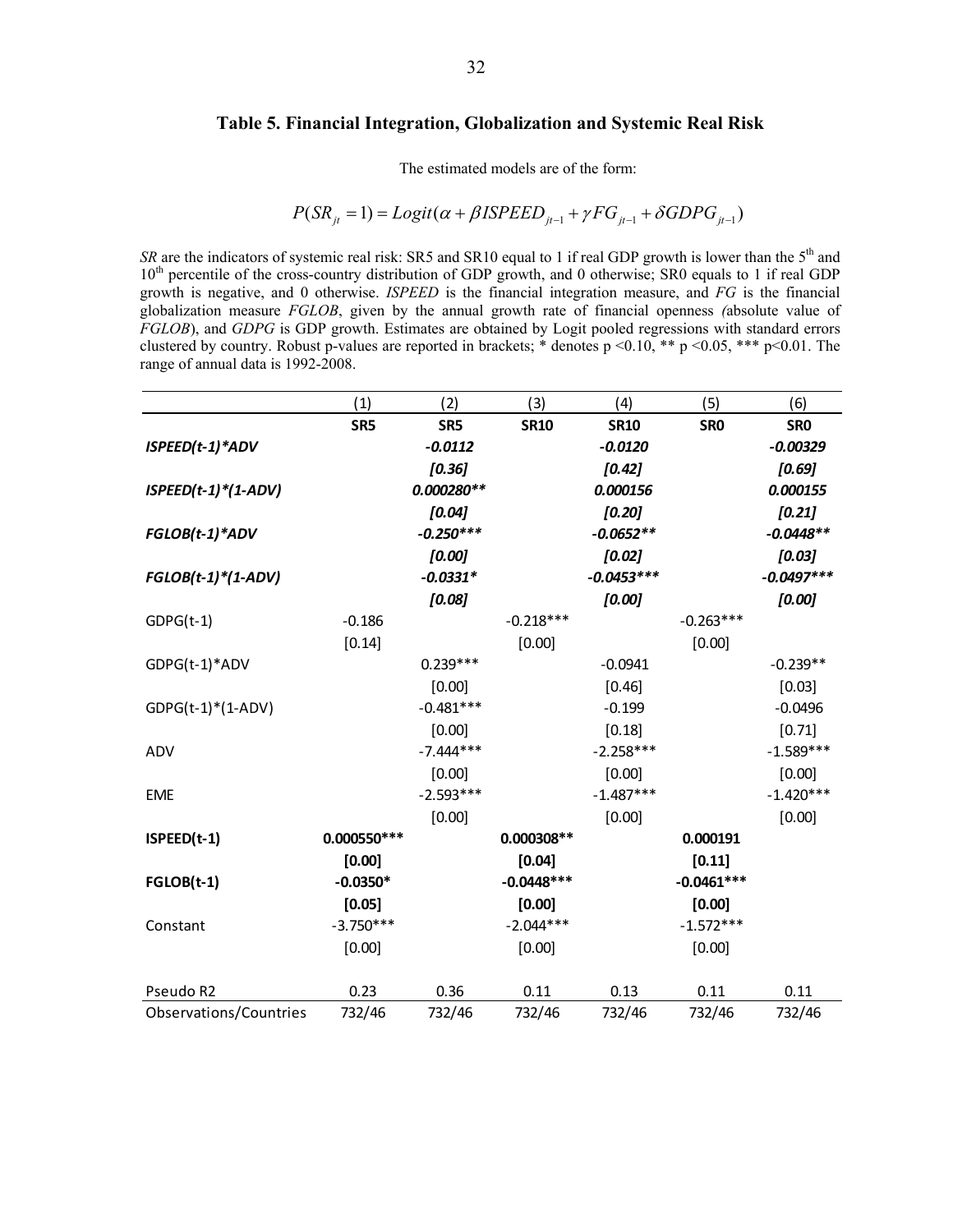# **Table 6. Financial Integration and Globalization**

The estimated models are:  
\n
$$
FGLOB_{jt} = \alpha_{1j} + \alpha_{1t} + \beta_1 ISPEED_{jt-1} + \gamma_1 FGLOB_{jt-1} + \varepsilon_{1jt}
$$
\n
$$
ISPEED_{jt} = \alpha_{2j} + \alpha_{1t} + \beta_2 FGLOB_{jt-1} + \gamma_2 ISPEED_{jt-1} + \varepsilon_{2jt}
$$

 *ISPEED* is the financial integration measure, and *FGLOB* is the financial globalization measure, given by the annual growth rate of financial openness.  $\alpha_{2t}$  denotes time fixed-effects. Estimates are obtained by the GMM System estimator of Blundell and Bond (1998). M1 and M2 are the p-values of the Arellano-Bond statistics for first and second order correlation of residuals; Sargan is the p-value obtained by estimates of the two-step version of the models. Robust p-values are reported in brackets; \* denotes p <0.10, \*\* p <0.05, \*\*\* p<0.01. The range of annual data is 1992-2008.

|                        | (1)          | (2)           | (3)        | (4)        |
|------------------------|--------------|---------------|------------|------------|
|                        | FGLOB(t)     | FGLOB(t)      | ISPEED(t)  | ISPEED(t)  |
| $FGLOB(t-1)$           | $-0.0239$    | $-0.0248$     | $-10.11**$ |            |
|                        | [0.62]       | [0.61]        | [0.02]     |            |
| ISPEED(t-1)*ADV        |              | 0.0119        |            |            |
|                        |              | [0.58]        |            |            |
| ISPEED(t-1)*(1-ADV)    |              | $-0.000976**$ |            |            |
|                        |              | [0.01]        |            |            |
| ISPEED(t-1)            | $-0.00101**$ |               | $0.502***$ | $0.502***$ |
|                        | [0.01]       |               | [0.00]     | [0.00]     |
| FGLOB(t-1)*ADV         |              |               |            | $-2.460$   |
|                        |              |               |            | [0.13]     |
| $FGLOB(t-1)*(1-ADV)$   |              |               |            | $-12.68**$ |
|                        |              |               |            | [0.01]     |
| Constant               | 4.523***     | 4.362***      | 188.2*     | 77.40**    |
|                        | [0.00]       | [0.00]        | [0.05]     | [0.04]     |
|                        |              |               |            |            |
| $M1(p-value)$          | 0.00         | 0.00          | 0.02       | 0.02       |
| $M2(p-value)$          | 0.78         | 0.79          | 0.24       | 0.24       |
| Sargan(p-value)        | 1.00         | 1.00          | 1.00       | 1.00       |
| Observations/Countries | 733/46       | 733/46        | 688/46     | 688/46     |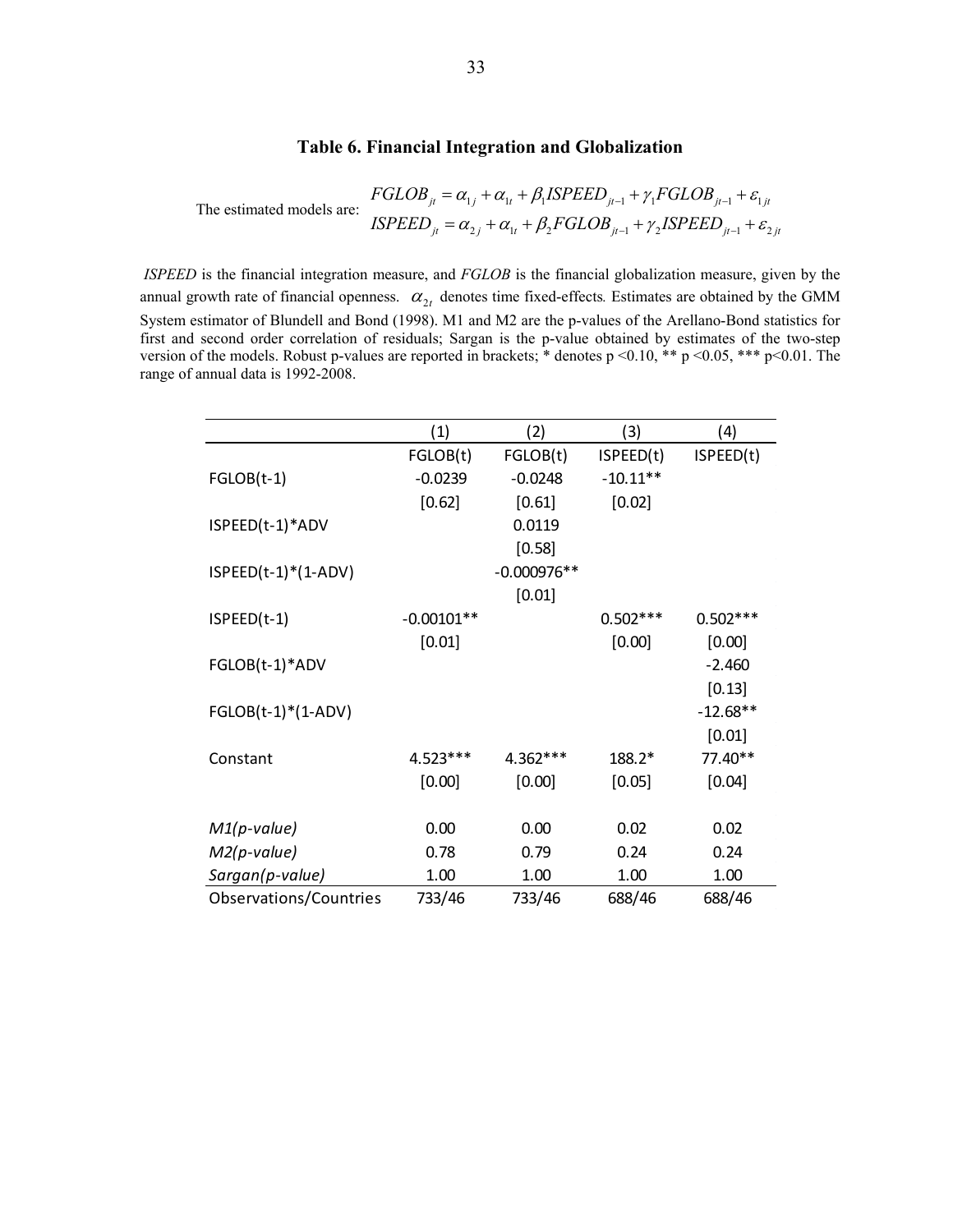# **Table 7. Financial Integration and Financial Development**

The estimated models are:<br>The estimated models are:  $ISPEED_{jt} = \alpha_{1j} + \alpha_{2t} + \beta_2 FINDEEP_{jt-1} + \gamma_2 ISPEED_{jt-1} + \varepsilon_{2jt}$  $FINDEEP_{it} = \alpha_{1i} + \alpha_{2i} + \beta_1 I SPEED_{it-1} + \gamma_1 FINDEEP_{it-1} + \varepsilon_{1it}$ 

 FINDEEP is the annual growth rate of the ratio of private credit to GDP. *ISPEED* is the financial integration measure. . Estimates are obtained by the GMM System estimator of Blundell and Bond (1998). M1 and M2 are the p-values of the Arellano-Bond statistics for first and second order correlation of residuals; Sargan is the pvalue obtained by estimates of the two-step version of the models. Robust p-values are reported in brackets; \* denotes p < 0.10, \*\* p < 0.05, \*\*\* p < 0.01. The range of annual data is 1992-2008.

|                        | (1)           | (2)           | (3)        | (4)        |
|------------------------|---------------|---------------|------------|------------|
|                        | FINDEEP(t)    | FINDEEP(t)    | ISPEED(t)  | ISPEED(t)  |
| FINDEEP(t-1)           | $0.490***$    | $0.489***$    | 1.010      |            |
|                        | [0.00]        | [0.00]        | [0.68]     |            |
| ISPEED(t-1)*ADV        |               | 0.0181        |            |            |
|                        |               | [0.49]        |            |            |
| ISPEED(t-1)*(1-ADV)    |               | $-0.00285***$ |            |            |
|                        |               | [0.00]        |            |            |
| $ISPEED(t-1)$          | $-0.00290***$ |               | $0.330***$ | $0.331***$ |
|                        | [0.00]        |               | [0.00]     | [0.00]     |
| FINDEEP(t-1)*ADV       |               |               |            | $-1.311$   |
|                        |               |               |            | [0.22]     |
| FINDEEP(t)*(1-ADV)     |               |               |            | 2.556      |
|                        |               |               |            | [0.55]     |
| Constant               | 8.307         | 4.098*        | 24.87      | 30.32**    |
|                        | [0.26]        | [0.05]        | [0.16]     | [0.03]     |
|                        |               |               |            |            |
| $M1(p-value)$          | 0.02          | 0.02          | 0.09       | 0.1        |
| $M2(p-value)$          | 0.00          | 0.00          | 0.37       | 0.36       |
| Sargan(p-value)        | 1.00          | 1.00          | 1.00       | 1.00       |
| Observations/Countries | 622/43        | 622/43        | 627/43     | 627/43     |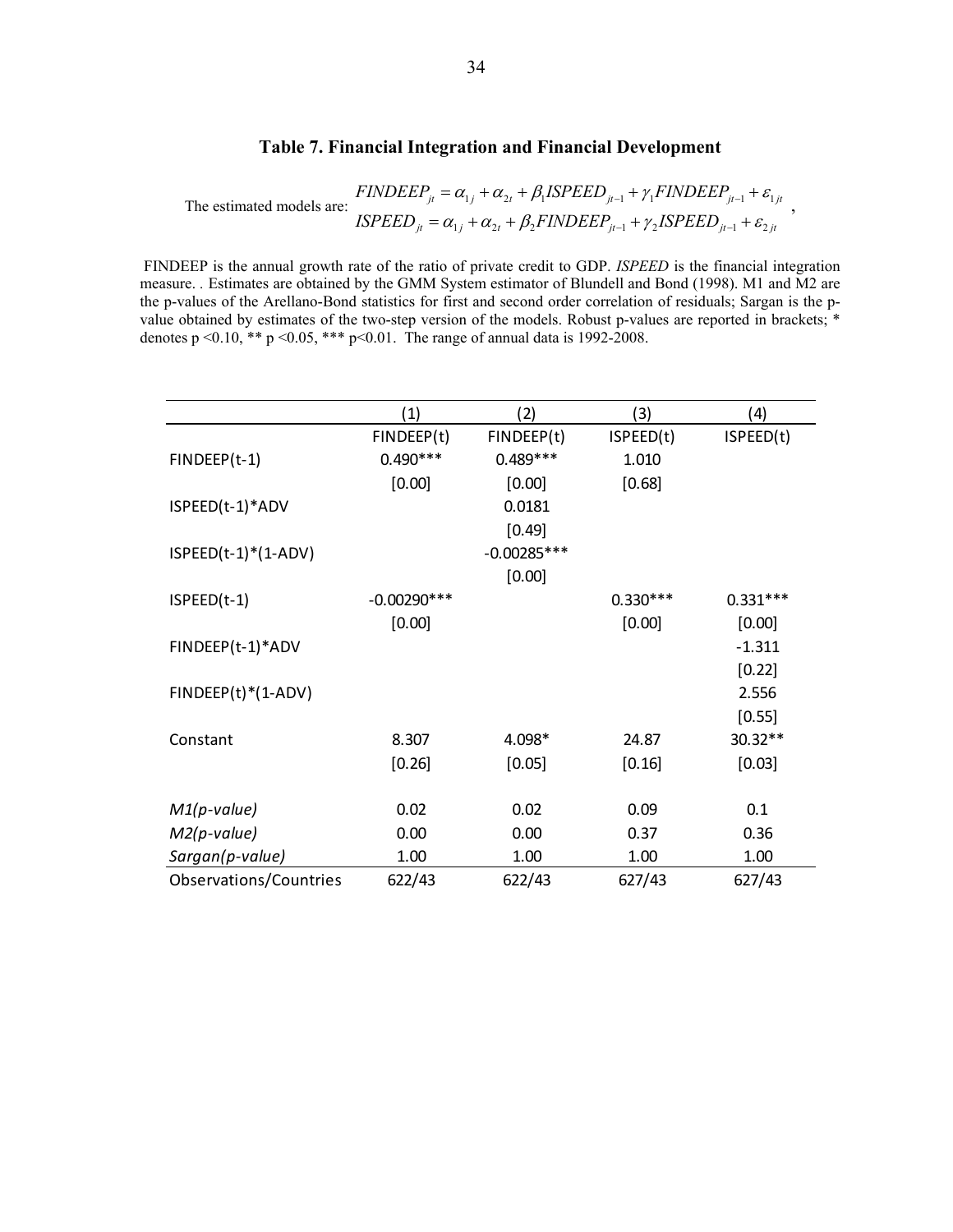# **Table 8. Financial Integration and Equity Markets Liquidity**

 $SMTURNOVER_{jt} = \alpha_{1j} + \alpha_{2i} + \beta_1 I SPEED_{jt-1} + \gamma_1 SMTURNOVER_{jt-1} + \varepsilon_{1jt}$ <br>The estimated models are:  $ISPEED_{ji} = \alpha_{1j} + \alpha_{2t} + \beta_2 SMTURNOVER_{ji-1} + \gamma_2 ISPEED_{ji-1} + \varepsilon_{2ji}$ 

*SMTURNOVER* is stock market turnover. *ISPEED* is the financial integration measure. Estimates are obtained by the GMM System estimator of Blundell and Bond (1998). M1 and M2 are the p-values of the Arellano-Bond statistics for first and second order correlation of residuals; Sargan is the p-value obtained by estimates of the two-step version of the models. Robust p-values are reported in brackets; \* denotes p <0.10, \*\* p <0.05, \*\*\* p<0.01. The range of annual data is 1992-2008.

|                         | (1)            | (2)            | (3)        | (4)        |
|-------------------------|----------------|----------------|------------|------------|
|                         | SMTURNOVER(t)  | SMTURNOVER(t)  | ISPEED(t)  | ISPEED(t)  |
| SMTURNOVER(t-1)         | $0.724**$      | $0.722***$     | 301.9      |            |
|                         | [0.03]         | [0.00]         | [0.23]     |            |
| ISPEED(t-1)             | $-0.00006$ *** |                | $0.478***$ | $0.446***$ |
|                         | [0.00]         |                | [0.00]     | [0.00]     |
| ISPEED(t-1)*ADV         |                | $-0.00131$     |            |            |
|                         |                | [0.26]         |            |            |
| $ISPEED(t-1)*(1-ADV)$   |                | $-6.23e-05***$ |            |            |
|                         |                | [0.00]         |            |            |
| SMTURNOVER(t-1)*ADV     |                |                |            | 36.29      |
|                         |                |                |            | [0.52]     |
| SMTURNOVER(t-1)*(1-ADV) |                |                |            | 680.2      |
|                         |                |                |            | [0.16]     |
| Constant                | $1.831**$      | $1.852**$      | $-107.6$   | $-105.0$   |
|                         | [0.03]         | [0.03]         | [0.34]     | [0.27]     |
|                         |                |                |            |            |
| $M1(p-value)$           | 0.02           | 0.02           | 0.06       | 0.04       |
| $M2(p-value)$           | 0.17           | 0.17           | 0.25       | 0.22       |
| Sargan(p-value)         | 1.00           | 1.00           | 1.00       | 1.00       |
| Observations/Countries  | 570/45         | 540/45         | 585/45     | 585/45     |